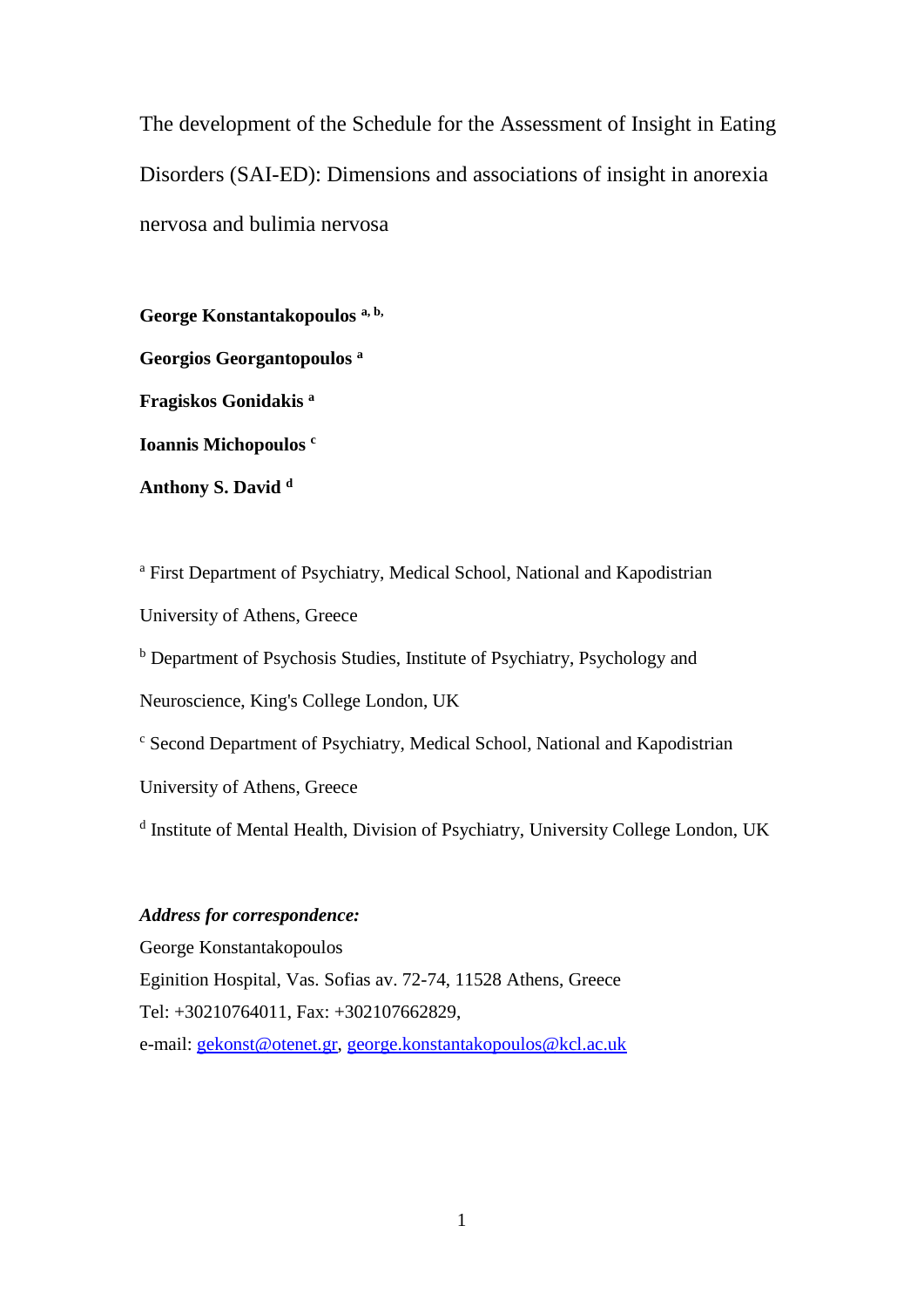### **Abstract**

*Objective:* The present study aimed to examine the reliability, validity and internal structure of the newly developed, interview-based Schedule for the Assessment of Insight in Eating Disorders (SAI-ED), the differences in the level of insight between eating disorders (EDs), and the relationships of insight with demographic and clinical characteristics in EDs.

*Method:* Ninety-four female patients – 44 with anorexia nervosa (AN) and 50 with bulimia nervosa (BN) – were assessed with SAI-ED. The Brown Assessment of Beliefs Scale was used to evaluate convergent validity of SAI-ED. Hierarchical cluster analysis and multidimensional scaling were used to identify insight components and assess their inter-relationships.

*Results:* The final 8-item SAI-ED demonstrated good psychometric properties. Three subscales of SAI-ED were identified which measure major insight components: awareness of illness, awareness of symptoms, and treatment compliance. Moreover, the multidimensional scaling disclosed two underlying dimensions within the insight construct, representing the degree of 'insight specificity' and a spectrum of 'selfreflection'. Patients with AN had significant lower total and all item scores on SAI-ED than patients with BN. Impaired insight was associated with lower current and lowest lifetime BMI and more severe dietary restrain in AN. In BN insight was negatively associated with illness duration and severity of overall ED symptoms, body-related concerns and obsessionality.

*Discussion:* Our results indicate that insight is a multidimensional construct in EDs, associated with different clinical aspects in AN and BN. The SAI-ED is a valid and reliable tool for the assessment of insight in EDs patients.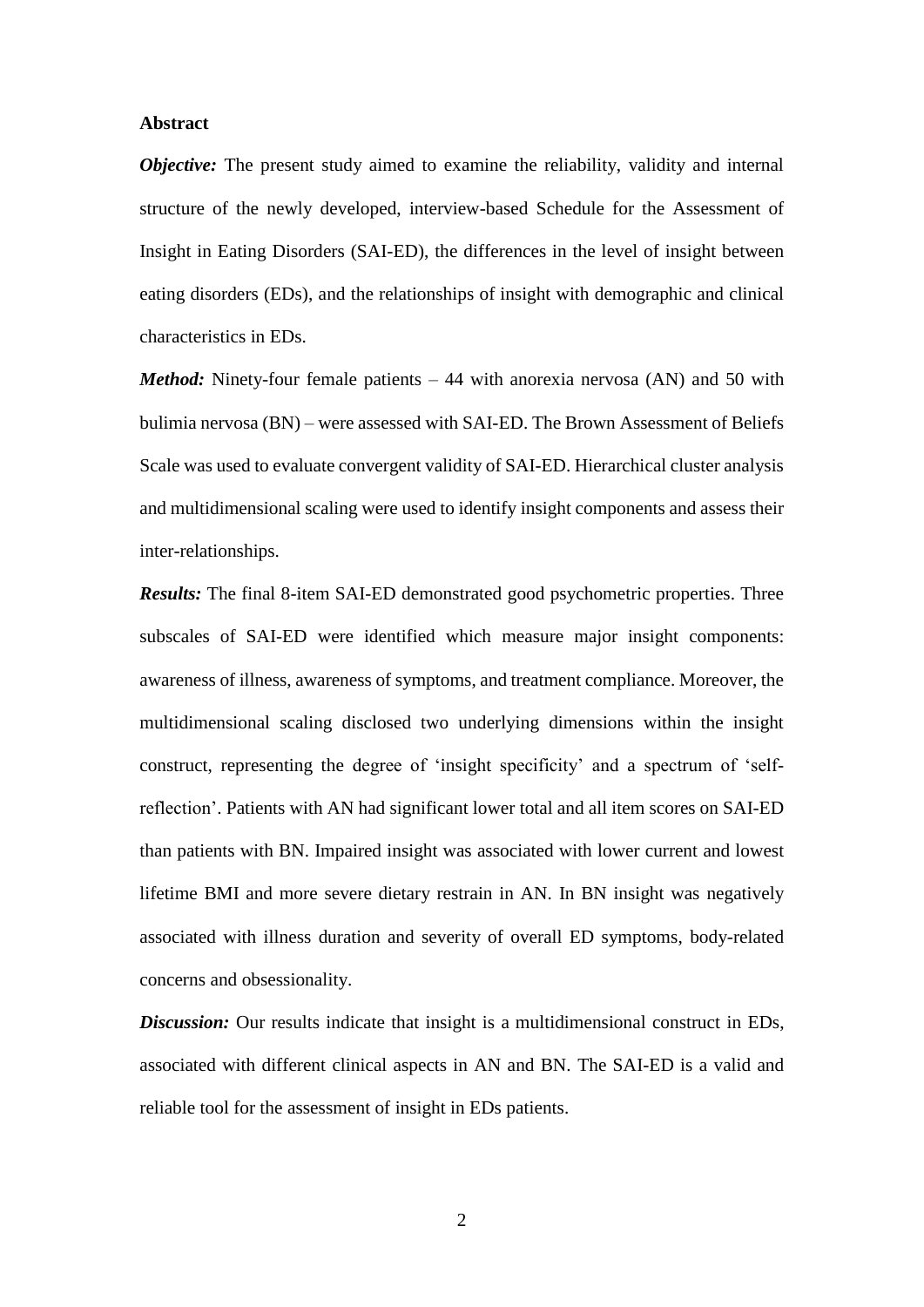# **KEYWORDS**

insight, anorexia nervosa, bulimia nervosa, treatment compliance, clinical assessment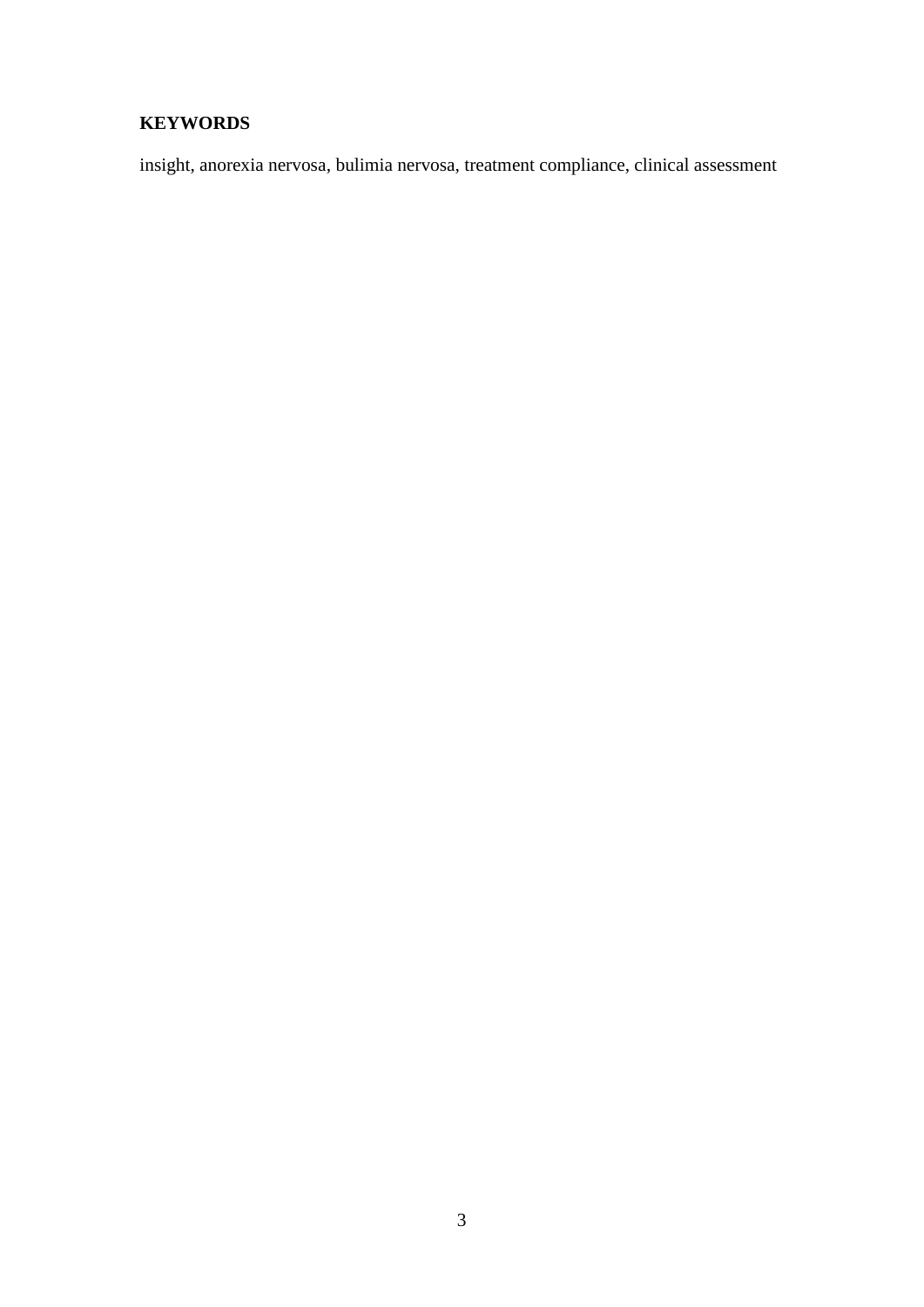#### **INTRODUCTION**

Patients with anorexia nervosa (AN) very often deny their emaciation and are unaware of their illness. Lack of insight is present in most of AN patients, at least in the early phase of the illness, contributing to difficulties in assessment, avoidance of treatment, poor adherence to treatment, and high rates of drop-out and relapse (Vitousek 1998). Many patients with bulimia nervosa (BN) also have poor insight into illness; they do not recognize their distorted beliefs about body weight and shape and they value the function of binge-purge behaviour (Vitousek et al., 1991).

Although impaired insight is a common feature of eating disorders (EDs) and of great clinical importance, there was no specific clinical tool for its assessment until recently. Evidence on illness awareness in EDs derived from studies that classified patients as deniers or admitters of illness by clinical assessment (Halmi, 1974; Fisher et al., 2001) or based on low scores on self-report symptom questionnaires (Vanderdeycken and Vanderlinden, 1983; Newton et al., 1988; Couturier and Lock, 2006; Viglione et al., 2006). Other studies investigated associations of insight with outcome and other clinical aspects of EDs using the denial subscales of clinical instruments (Morgan and Russell, 1975; Casper et al., 1979; Goldberg et al., 1979; Halmi et al., 1979; Eckert et al., 1982; Steinhausen, 1986; Casper and Heller, 1991; Sunday et al., 1995; Saccomani et al., 1998; Bizeul et al., 2001). Widely discrepant rates of denial of the illness in AN (from 15% to 80%) were found in these studies, indicating that the methods used to identify patients as denying or insightful are probably insufficient.

More recent studies assessed delusionality of body image beliefs in EDs using the Brown Assessment of Beliefs Scale (BABS) (Eisen et al.,1998) and identified a significant minority of patients as delusional, i.e. lacking insight (10-28,8% in AN)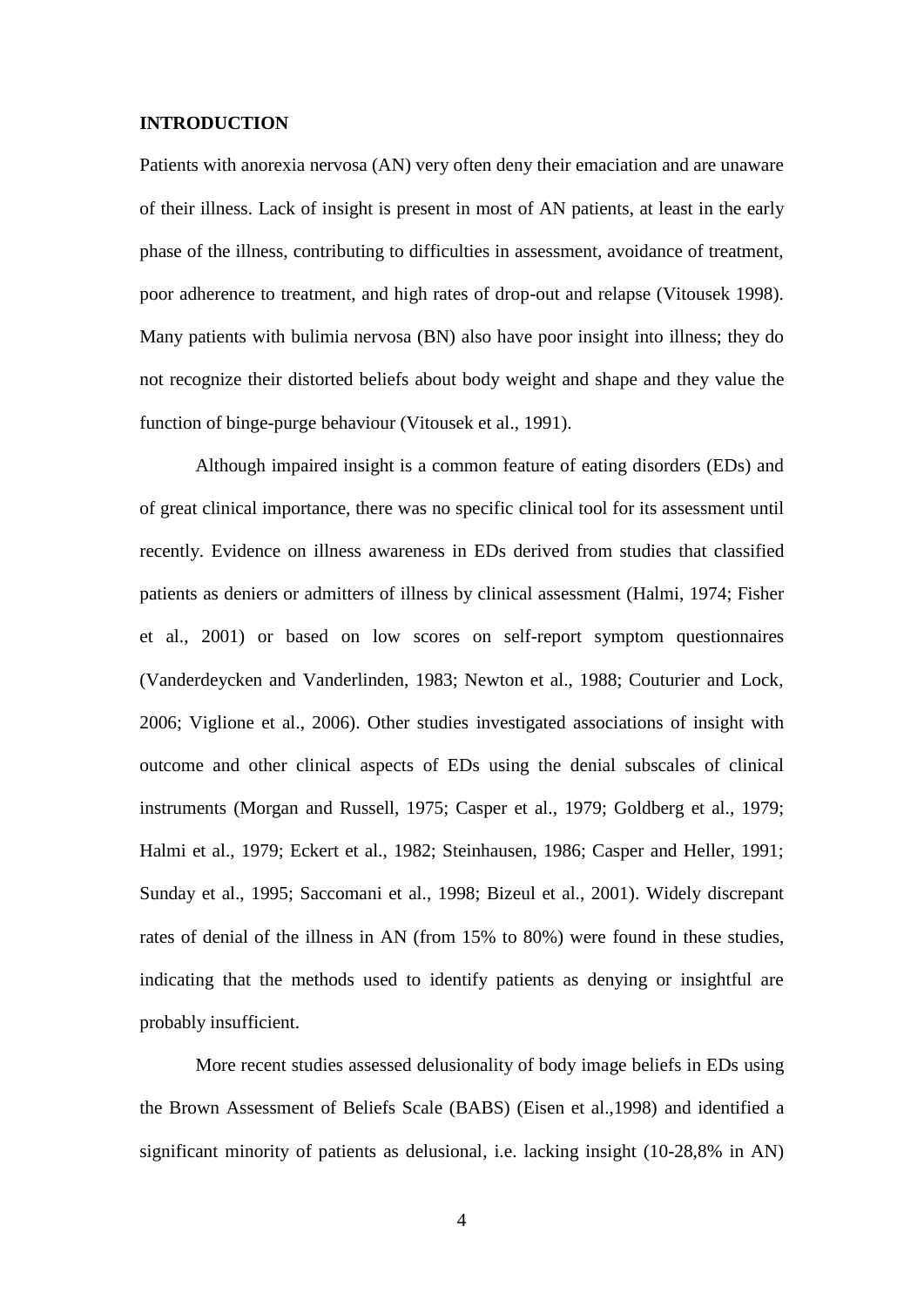while many of them (26-30% in AN) had poor insight (overvalued ideas) (Steinglass et al., 2007; Konstantakopoulos et al., 2012; Hartmann et al., 2013; McKenna et al., 2014; Mountjoy et al., 2014). Not surprisingly, a strong association between delusionality and awareness of having a mental disorder was found (Konstantakopoulos et al., 2012). Noteworthy, the BABS is suggested as the measure to assess the insight specifier for obsessive-compulsive disorder, body dysmorphic disorder, hoarding disorder, and olfactory reference syndrome in the latest edition of the Diagnostic and Statistical Manual of Mental Disorders (DSM-5) (American Psychiatric Association, 2013).

Studies in psychosis have shown that insight is a multidimensional phenomenon and consists of several partially overlapping dimensions, including the ability to recognize that one has a mental illness, the capacity to re-label mental experiences as pathological and compliance with treatment (David, 1990). Many multidimensional scales for the assessment of insight in psychosis have been developed, such as the Schedule for the Assessment of Insight - Expanded version (SAI-E) (Kemp and David, 1997) and the Scale to Assess Unawareness of Mental Disorder (SUMD) (Amador et al., 1993). Disorder-specific scales for the assessment of insight in mood disorders have been developed by modifying items from scales already used in schizophrenia (Sturman and Sproule, 2003; Olaya et al., 2012). Similarly, a disorder-specific multidimensional scale could facilitate further research on the role of insight deficits in ED.

Two studies assessed insight in patients with AN with multidimensional scales already used in psychosis. Greenfeld and colleagues using a structured interview found that insight was correlated with a variety of positive outcome measures (severity of symptoms, body mass index [BMI], social functioning) in AN patients 1-10 years after hospitalization (Greenfeld et al., 1991). The second study used SUMD in AN patients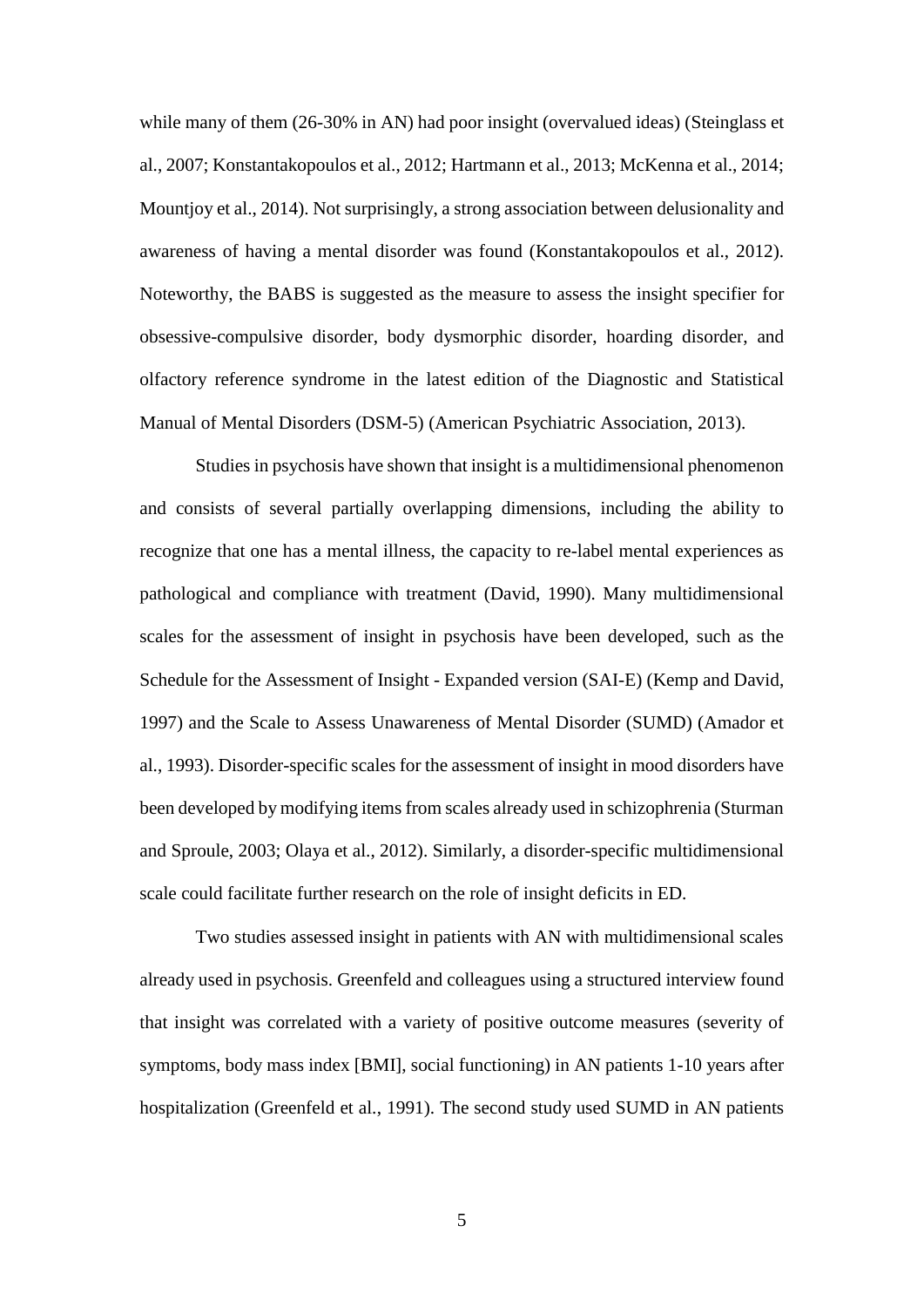and found that 54% of them exhibited good and 46% poor insight into their illness (Arbel et al., 2014). None of these studies reported data on dimensions of insight.

Only one tool for the assessment of insight in EDs has been developed so far, the Schedule for the Assessment of Insight in Eating Disorders (SAI-ED) (Konstantakopoulos et al., 2011). It is a short, self-report instrument based on the content of SAI-E, a semi-structured interview for the multi-dimensional assessment of insight in psychosis (Kemp and David, 1997). The SAI-ED contains items on main components of insight, such as recognition of nervous/psychological condition and eating-related symptoms, but not on compliance with treatment, which could not be reliably evaluated solely on the basis of the self-reports. Furthermore, separate items on the need for physical and psychological treatment are included due to the specific nature of the EDs.

In a first small-scale study, the SAI-ED was administered to patients with AN and BN (Konstantakopoulos et al., 2011). Only a subgroup of AN patients (24%) demonstrated severe impairment of insight, although the level of insight varied among both AN and BN patients. Moreover, patients with the restricting type of AN had poorer overall insight than patients with the binge-purge type of the disorder. A more recent and larger study used SAI-ED in 193 patients with AN recruited from a French network of ED treatment centres and found that only 12% of the patients had low level of insight (Gorwood et al., 2019). However, insight impairment might be underestimated in these studies because of the self-report ratings, the dichotomous scoring and other psychometric shortcomings of SAI-ED.

Although the internal consistency of SAI-ED was high, two of the items, namely 'awareness of need for physical treatment' and 'hypothetical contradiction', were distant from the other items in multidimensional scaling analysis. It was also found that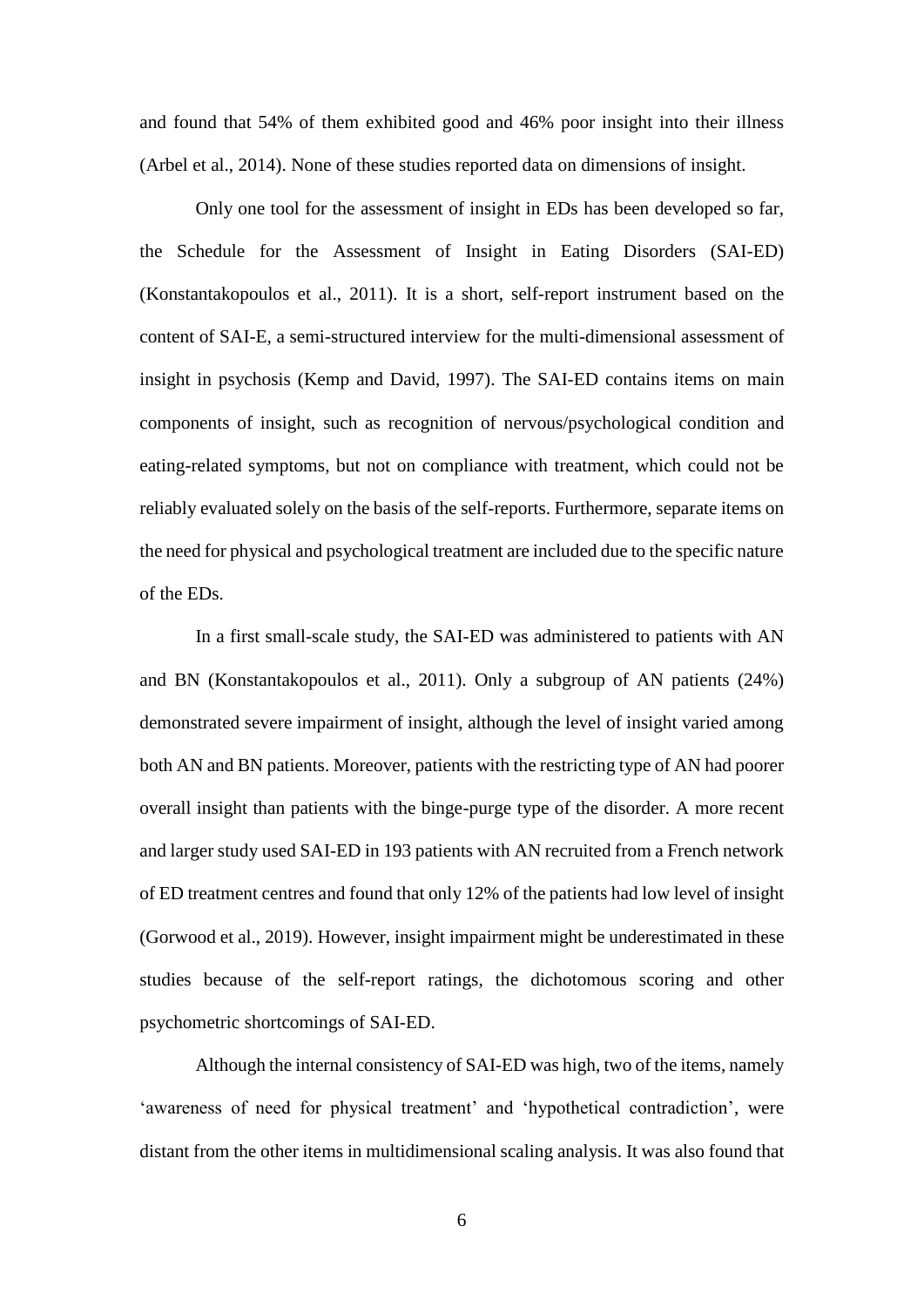more patients in both the AN and BN groups gave negative answers to these two questions compared to the remaining items of the SAI-ED. It is probable that the term 'physical treatment' has a variety of meanings to patients with EDs, such as medication, refeeding, or treatment for their physical condition. Therefore, many patients may answer negative in order to refuse certain treatment options although they recognize problems in their physical health. The 'hypothetical contradiction' item (how do you feel when people think you are overly preoccupied with your weight, shape, eating?) evaluates patient's capacity to take into account another person's perspective (Brett-Jones et al., 1987). Patients aware of their mental disorder and symptoms might disagree with a hypothetical other because they are reluctant to express this awareness to others in order to maintain control over their eating behavior or to avoid stigma. If this is the case, 'hypothetical contradiction' could be useful for the differentiation between deliberate denial and a lack of awareness of the illness. However, in SAI-ED there is no mention of 'mental disorder' or 'eating disorder' and the general term 'eating-related symptoms' is used in the question about awareness of symptoms. The acceptance of having a nervous/psychological condition and eating-related symptoms may not necessarily mean awareness of having an eating disorder, i.e. AN or BN. Therefore, some of the patients that gave positive answers in these questions, were not aware of their preoccupation with body weight and shape or eating.

Based on the above remarks, we developed the interview-based version of the SAI-ED. We anticipated that a clinician-rated instrument may be more accurate in assessing dimensions of insight, especially through questions on morbid experiences, e.g. the body image distortion, eating behaviours. Moreover, compliance with treatment rated by therapists can be included in the scale. Therefore, the new SAI-ED may better reveal distinct insight components. Finally, possible misunderstandings of the questions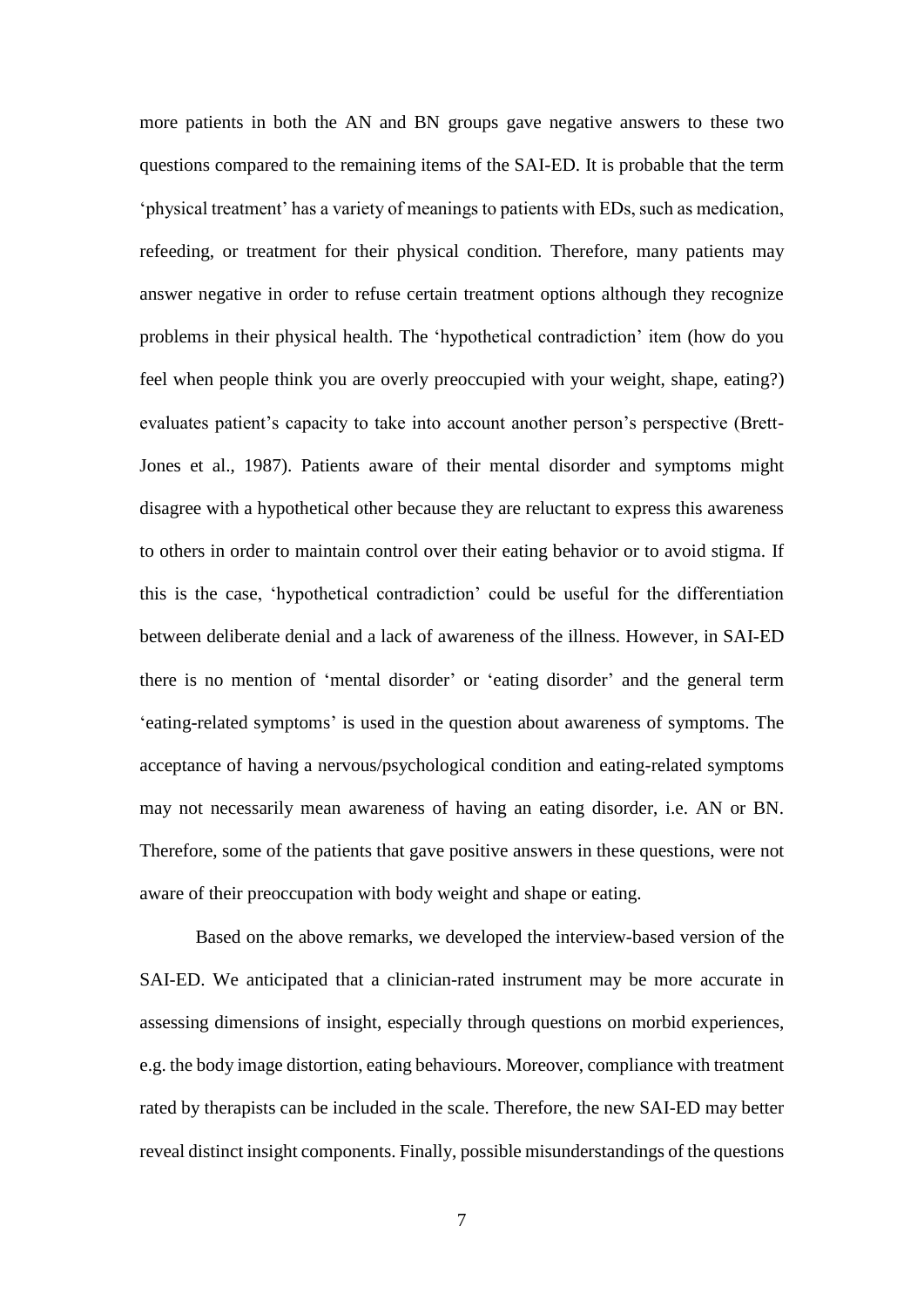and biases in response to them could be avoided through the interview process. For example, the use of the semi-structured interview form potentially reduces the 'overcompliance' effect (the confounding effect of patients' eagerness to please resulting to 'pseudo-agreement') which is more possible using self-report instrument, especially in patients with EDs (Vitousek et al., 1991).

The objectives of this study were: (a) to examine the reliability, validity and internal structure of the interview-based version of SAI-ED, (b) to estimate differences in the level of insight (overall and its dimensions) between AN and BN as well as between AN-R and AN-BP, and (c) to investigate the relationships of insight with demographic and clinical characteristics in EDs.

#### **METHODS**

#### *Construction of the SAI-ED*

The following considerations drove our decisions regarding the content and the format of SAI-ED. First, the scale needed to assess multiple aspects of insight in EDs, including the three major components identified in other psychiatric disorders (recognition of mental illness, awareness of symptoms, treatment compliance). Second, it should be easily administered and scored by a clinician who is aware of patient's symptomatology and compliance with treatment. Third, it needed to assess awareness and relabeling of the specific core ED symptoms that the patient has: (a) symptoms related to body image (weight loss, fear of fatness, preoccupation with body weight and shape) and (b) abnormal eating behaviours (restrictive eating, avoidance of fats and/or carbohydrate, binge eating, purgative behaviours, excessive exercise). Finally, other items of the self-report version of SAI-ED were included in the interview except the item on the need for physical treatment. Instead of this rather ambiguous item, a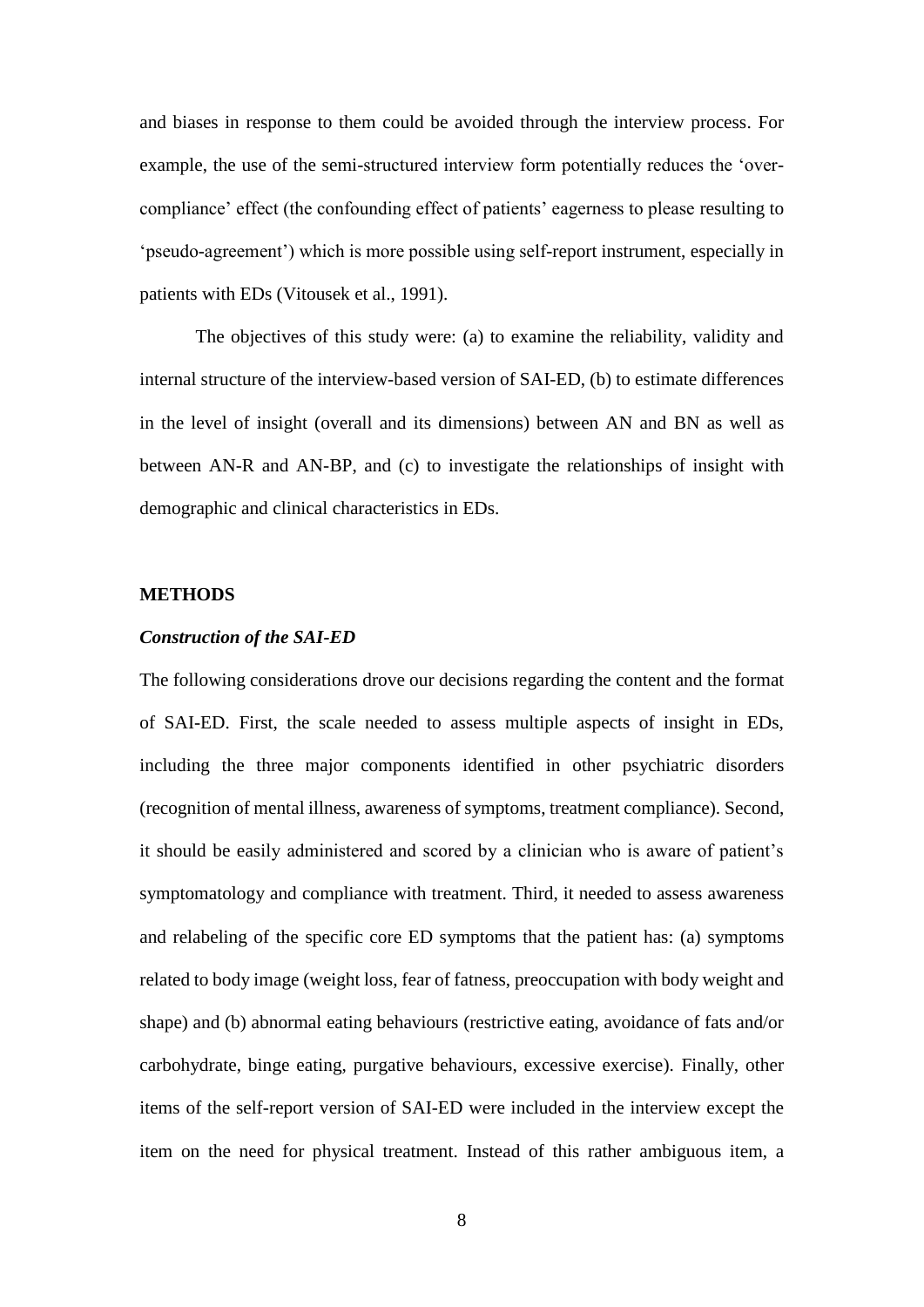question about the awareness of the physical consequences of abnormal eating was included in the scale.

The initial version of SAI-ED included the following items: (1) awareness of psychological changes, (2) awareness of having a nervous/psychological condition, (3) recognition of mental illness, (4) awareness of the psychosocial consequences of the condition, (5) awareness of the physical health consequences of the condition, (6) awareness of the need for treatment, (7a) awareness of weight loss and/or body image disturbances, (7b) ability to relabel weight loss and/or body image disturbances as pathological, (8a) awareness of abnormal eating behaviours, (8b) ability to relabel abnormal eating behaviours as pathological, (9) patient's capacity to take into account another person's perspective ('hypothetical contradiction' item), (10) compliance with treatment – a supplementary item rated by patient's therapist. The formulation and the scoring of the items was adapted from the SAI-E. Items 1-6 are rated from 0 to 2, while items 7a-9 are rated from 0 to 4, with higher scores indicating better insight. Treatment compliance is rated from 0 (complete refusal) to 5 (active participation).

#### *Participants*

Ninety-four female patients with AN or BN were consecutively recruited following referral to the Eating Disorders Unit of the Eginition University Hospital. Forty-four patients had AN – 21 the restricting type (AN-R) and 23 the binge-purge type (AN-BP) – and 50 patients suffer from BN according to DSM-5 criteria (American Psychiatric Association, 2013). All patients were native Greek speakers, aged 18-45. Exclusion criteria for participation in the study were: mental retardation, concurrent comorbidity with substance abuse-related disorders, chronic obsessive-compulsive disorder, body dysmorphic disorder, current mood episode and a history of psychosis. A total of 111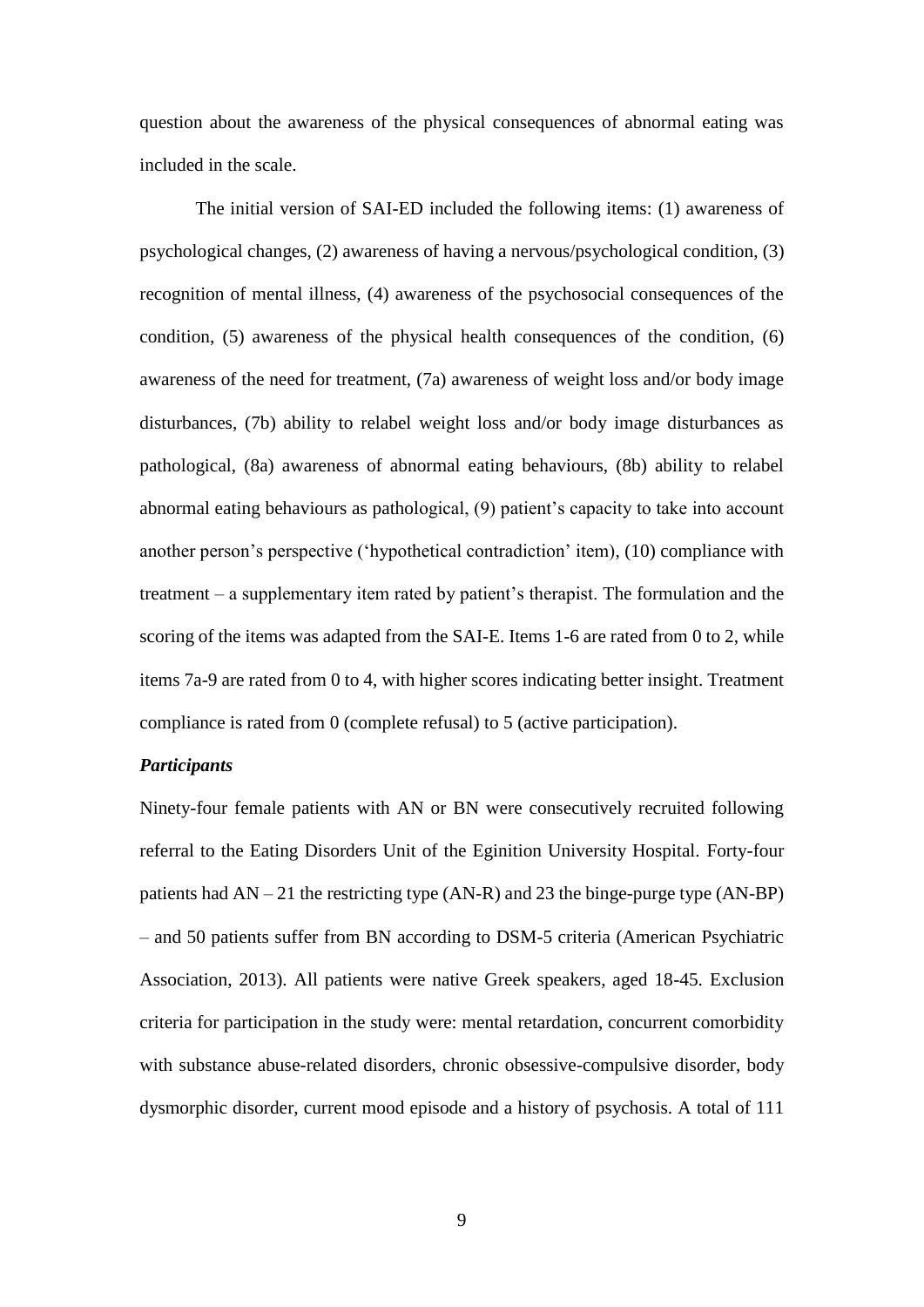patients were invited to participate in the study, but 9 refused participation and 8 were not eligible for participation due to exclusion criteria.

#### *Measures*

The *Eating Disorder Examination Questionnaire (EDE-Q) 6.0* (Fairburn and Beglin, 2008) measures the severity of EDs symptomatology. The EDE-Q consists of four subscales, with 28 items in total, which assess Restraint of food intake, Concern about Eating, Concern about Shape and Concern about Weight. Items are scored in a range from 0 to 6, where higher scores imply higher severity of eating disorder symptoms. Each subscale's score is presented as a mean score, and Global EDE-Q score is calculated as the mean score of all the four subscales. The Greek version of EDE-Q 6.0 is a reliable tool with good psychometric properties (Pliatskidou et al., 2015).

The *Hospital Anxiety and Depression Scale (HADS)* (Zigmond and Snaith, 1983) is a self-report scale consisting of two 7-item subscales that measure current Anxiety and Depression. The Greek version of HADS has been shown with good psychometric properties (Michopoulos et al., 2008). The *Maudsley Obsessive– Compulsive Inventory (MOCI)* (Hodgson & Rachman, 1977) was used to measure obsessionality. It is a self-report 30-item instrument, including four subscales: Checking, Cleaning, Doubting and Slowness. The scale has been adjusted and validated in Greek by research groups at the University of Athens (Palermou et al., 2009).

The *Brown Assessment of Beliefs Scale* (BABS) (Eisen et al., 1998) was used in this study as criterion variable in order to assess the convergent validity of SAI-ED. BABS has been repeatedly used in EDs for the assessment the delusionality of current body image beliefs (Steinglass et al., 2007; Konstantakopoulos et al., 2012; Hartmann et al., 2013; McKenna et al., 2014; Mountjoy et al., 2014). It is a semi-structured interview which estimates dimensionally the degree of delusional thinking during the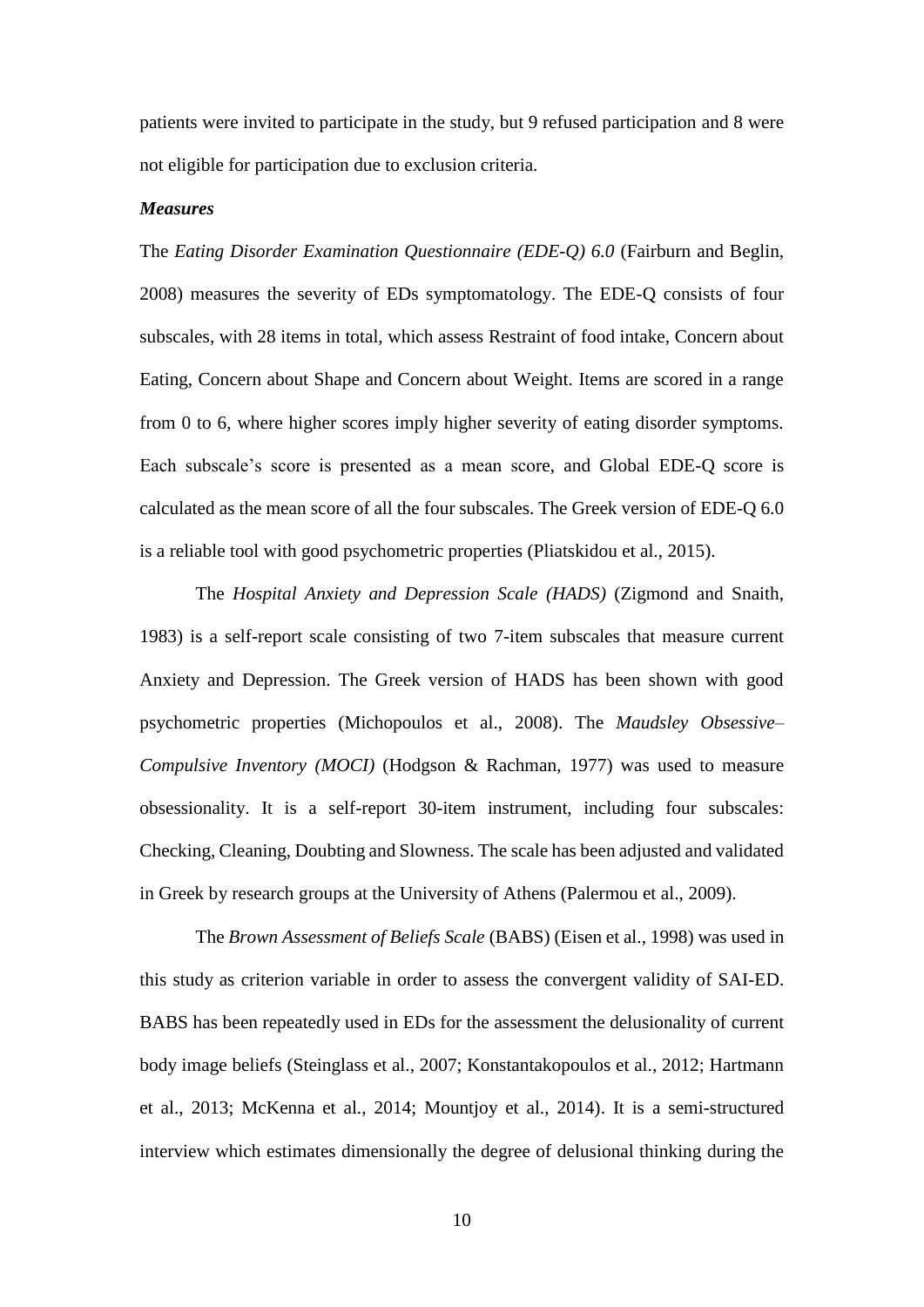past week related to a dominant belief and also provides cutoff points to categorize beliefs as *delusional* (lacking insight) and non-delusional with *poor insight (overvalued ideas)* or with *intact insight*. The following components of belief delusionality are assessed: (1) conviction, (2) perception of others' views, (3) explanation of differing views, (4) fixity of the belief, (5) attempt to disprove the belief, (6) insight into the symptomatic nature of the belief. Each item is rated from 0 to 4, with higher scores indicating poorer insight and are summed to reach a total score, ranging from 0 to 24. In a previous sensitivity-specificity analysis of the BABS in EDs, the threshold for delusional beliefs was set at a total score  $\geq 18$  plus a score of 4 on item 1, and for overvalued was set at a total score  $\geq 13$  plus score  $\geq 3$  on item 1 (Konstantakopoulos et al., 2012). Moreover, the same study found a strong association between body image delusionality and reduced awareness of mental illness in EDs.

## *Procedures*

The study protocol was approved by the Eginition University Hospital Ethics Committee and all participants provided written consent. All clinical assessments were performed by the same physician rater (G.G.) with the exception of SAI-ED which was independently administered by the first author (G.K.). For the evaluation of SAI-ED interrater reliability, the 20 initial interviews were audiotaped and independently rated by three other authors (G.G., F.G., and I.M.). The SAI-ED was re-administered to one half of the participants by the same interviewer one week later in order to evaluate testretest reliability.

#### *Statistical analysis*

Intraclass correlations (ICCs) were used to evaluate interrater and test-retest reliability of the and Pearson's product moment coefficient r was used to determine inter-item correlations and correlations between each item and the total score minus that item.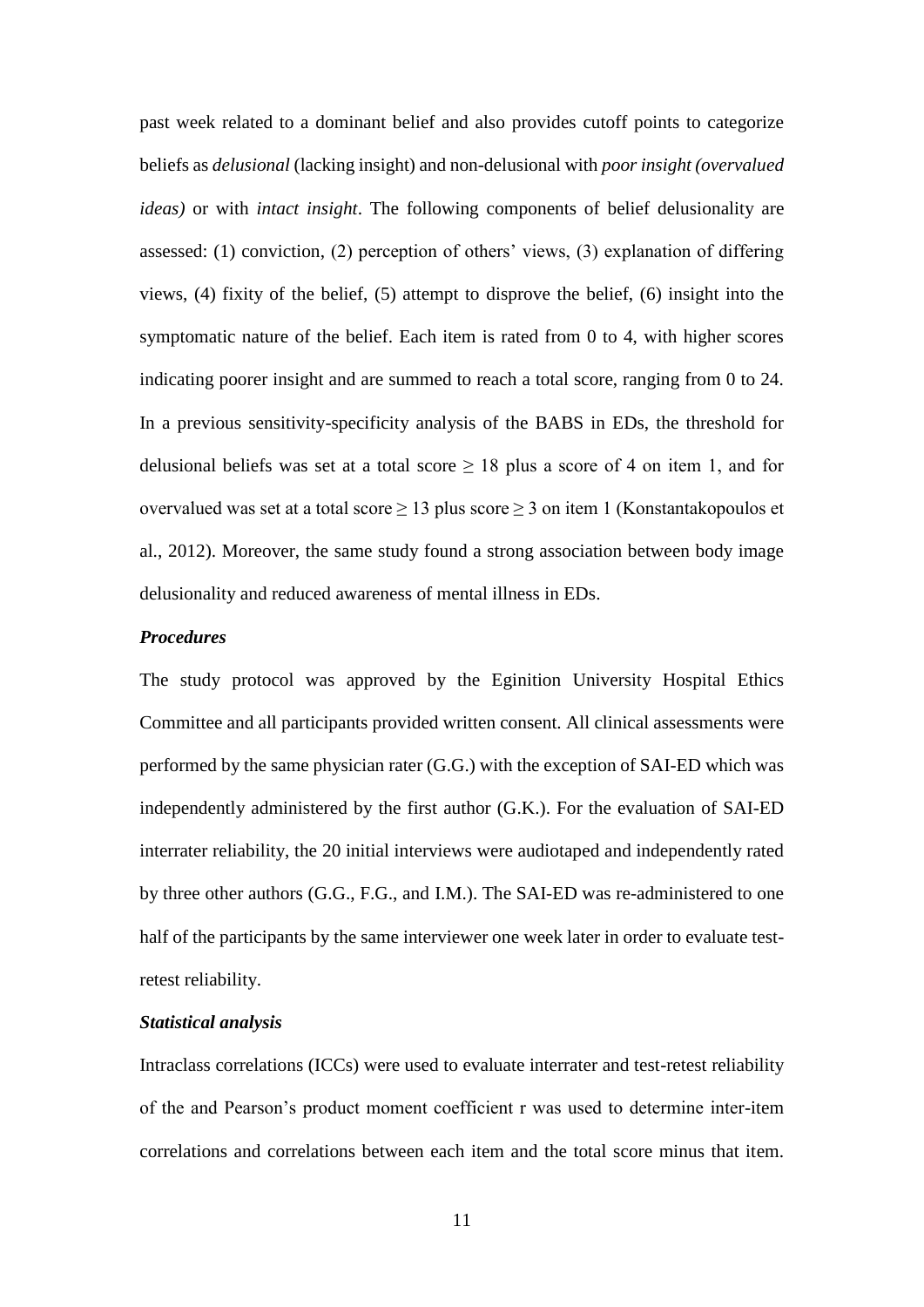Cronbach's alpha was estimated in order to examine the internal consistency of the SAI-ED and its subscales.

The convergent validity was examined through the Spearman's rho values between SAI-ED and BABS total scores. Furthermore, criterion validity was assessed using Area-Under-the-Curve (AUC) statistics resulting from receiver operating characteristic (ROC) curves that examine sensitivity and specificity of the SAI-ED in identifying cases with delusional beliefs (lack of insight) versus no-delusional patients and subjects with impaired (delusional or overvalued ideas) versus intact insight. Patients were dichotomously categorized as delusional or non-delusional and as having impaired or intact insight according to their BABS scores. The ROC curves were also used to determine the optimal cutoff points (simultaneously maximizing both sensitivity and specificity) of SAI-ED for lack of insight and for poor insight (Carter et al., 2016).

We used hierarchical cluster analysis (HCA) and multidimensional scaling (MDS) to assess the internal structure of the SAI-ED. HCA and MDS can produce heuristic illustrations of the relationships between diverse items giving useful information unattainable through the statistical techniques based on correlations, such as factor analysis (Kemmler et al., 2002; Chang et al., 2009).

The aim of HCA was to clarify the non-overlapping cluster structure of the SAI-E. Therefore, Ward's method was used, which is designed to optimize the minimum variance within clusters, and is advantageous in the conditions of cluster overlap over other clustering techniques. The optimal number of clusters was determined according to the 'elbow' criterion in the percentage of variance explained by the clusters, plotting the agglomeration coefficient against the number of clusters (Everitt, 1993).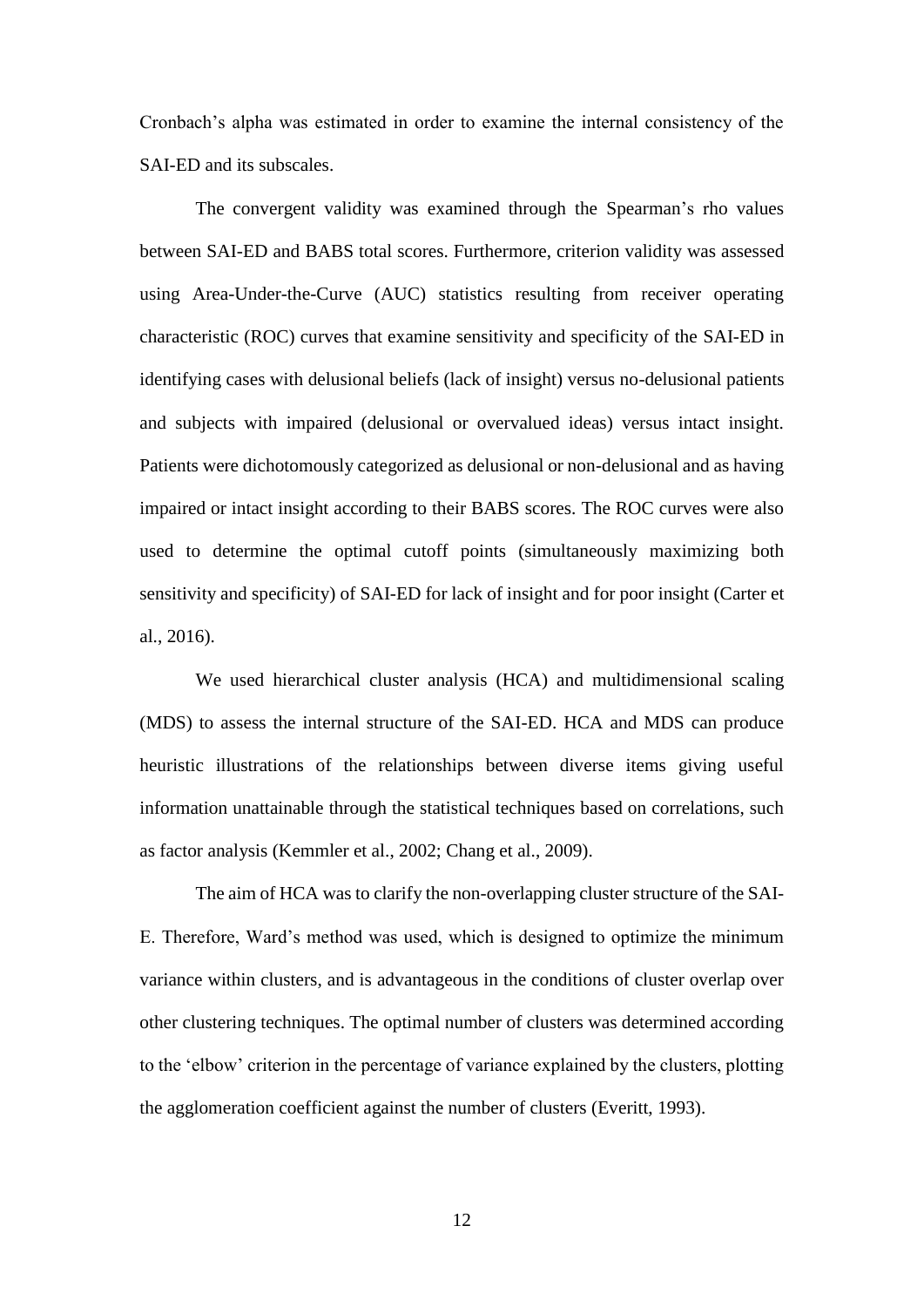MDS analysis was also used to examine the potential components of insight and their interrelationships. MDS converts the degree of dissimilarity between two items into the geometric distance between two points in a space of a given number of dimensions (Kruskal and Wish, 1978), which we shall refer to as an MDS 'map'. MDS solutions can provide the most parsimonious model with the least possible dimensions. The location of the items on the MDS map can be used for the detection of clusters of items or individual items (Kemmler et al., 2002). Moreover, the dimensions of the MDS map might reflect features of the construct under study that underlie the structure of the scale. We used the MDS proximity scaling (PROXSCAL) procedure and the Euclidean distance as a measure of (dis)similarities. In order to select the optimal number of dimensions, the normalised raw stress was used as a badness-of-fit measure and the Tucker's *φ* coefficient of congruence as a goodness-of-fit measure (Borg and Groenen, 1997). The SAI-ED item scores were entered in both HCA and MDS after z transformation.

Νormality was assessed with the Kolmogorov–Smirnov test, kurtosis values and relevant plots. Because the great majority of the examined variables did not follow a normal distribution, non-parametric tests were used for comparisons and correlation. Mann-Whitney U tests were performed for comparisons between groups. Spearman's coefficients rho were computed in order to assess strength of associations between insight – overall and extracted components – and other variables. The alpha level was set at 0.05. Statistical analyses were performed using IBM SPSS Statistics version 25.0.

## **RESULTS**

#### *Sample characteristics*

*Table 1* shows the demographic and clinical characteristics of the sample. No statistically significant differences were found between AN and BN groups with respect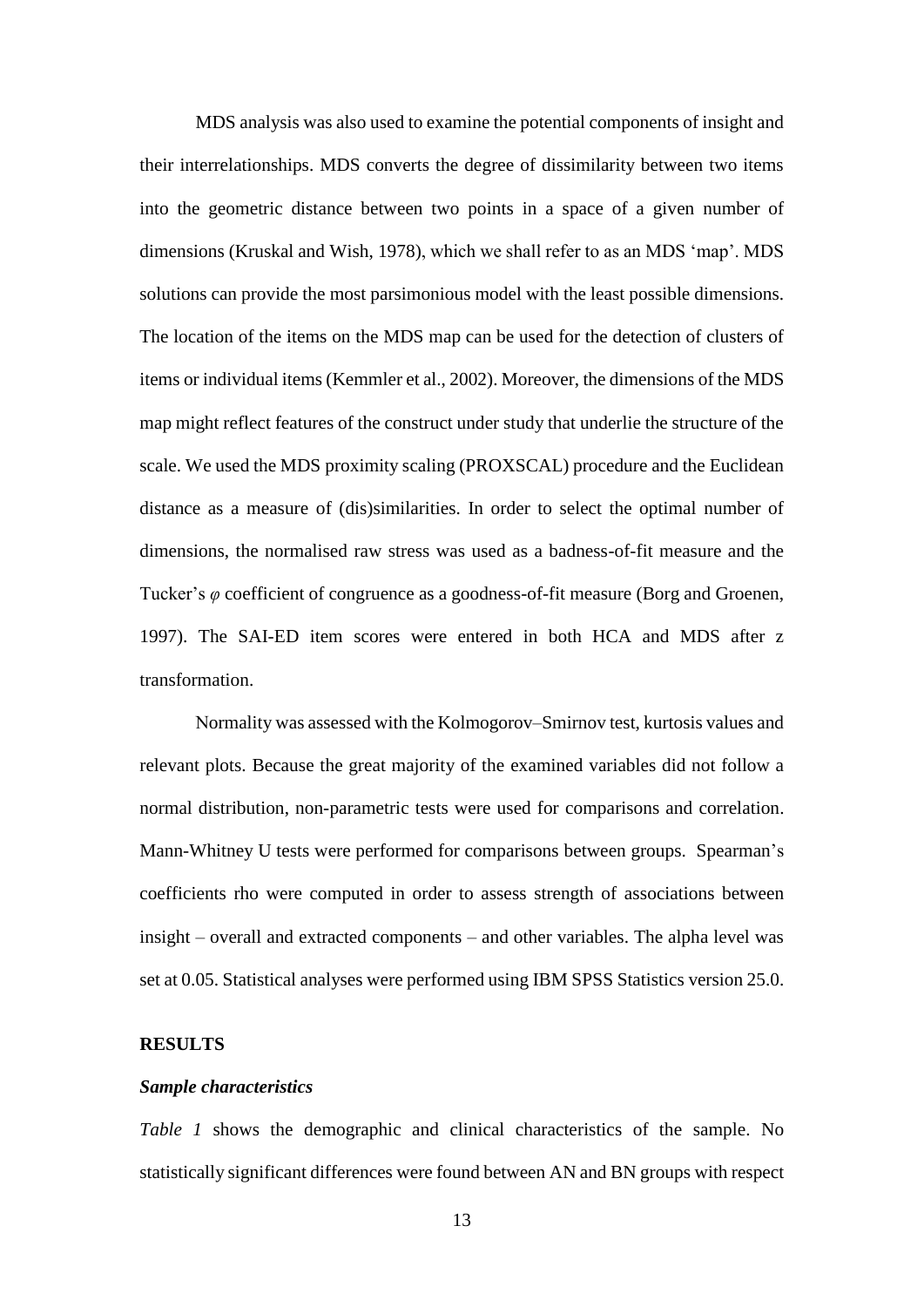to age, years of education and disease duration. As was to be expected, the current and the lowest lifetime BMI were significantly lower in AN than BN patients. AN patients scored significantly higher than BN patients on the Restrain and the Weight Concern subscales of EDE-Q, and the HADS – Anxiety. AN-R patients had significantly lower current BMI ( $z = 2.02$ ,  $p = 0.043$ ), EDE-Q Shape Concerns ( $z = 2.13$ ,  $p = 0.033$ ), Weight Concerns ( $z = 2.99$ ,  $p = 0.003$ ) and Global score ( $z = 2.43$ ,  $p = 0.015$ ) compared to AN-BP patients.

As shown in Table 1, the mean BABS total score was significantly higher in patients with AN than BN patients. There was no significant difference between AN-R and AN-BP patients in BABS total score  $(z = 1.32, p = 0.186)$ . According to BABS cutoffs, 22.7% of AN patients had delusional body image beliefs (lack of insight) and 29.5% had overvalued ideas (poor insight). None of BN patients was classified as delusional while 34% of them had poor insight. These differences in frequencies between AN and BN were statistically significant ( $\chi^2 = 12.87$ , p = 0.002). Delusional beliefs were more frequent in AN-R than AN-BP (33.3% versus 13%) and overvalued ideas were found in 28.6% of AN-R patients and 30.4% of AN-BP patients. These differences between AN subgroups were not significant ( $\chi^2 = 2.78$ , p = 0.249)

## [Table 1]

## *SAI-ED reliability and validity*

The initial 12-item SAI-ED had high internal consistency (Cronbach's alpha =  $0.85$ ). However, three items – 'awareness of psychological changes', 'awareness of nervous/psychological condition', and 'awareness of the psychosocial consequences' – correlated weakly with the total score  $(r = 0.23 - 0.39)$  and the correlation of one item, namely 'awareness of consequences in physical health', with total score was very weak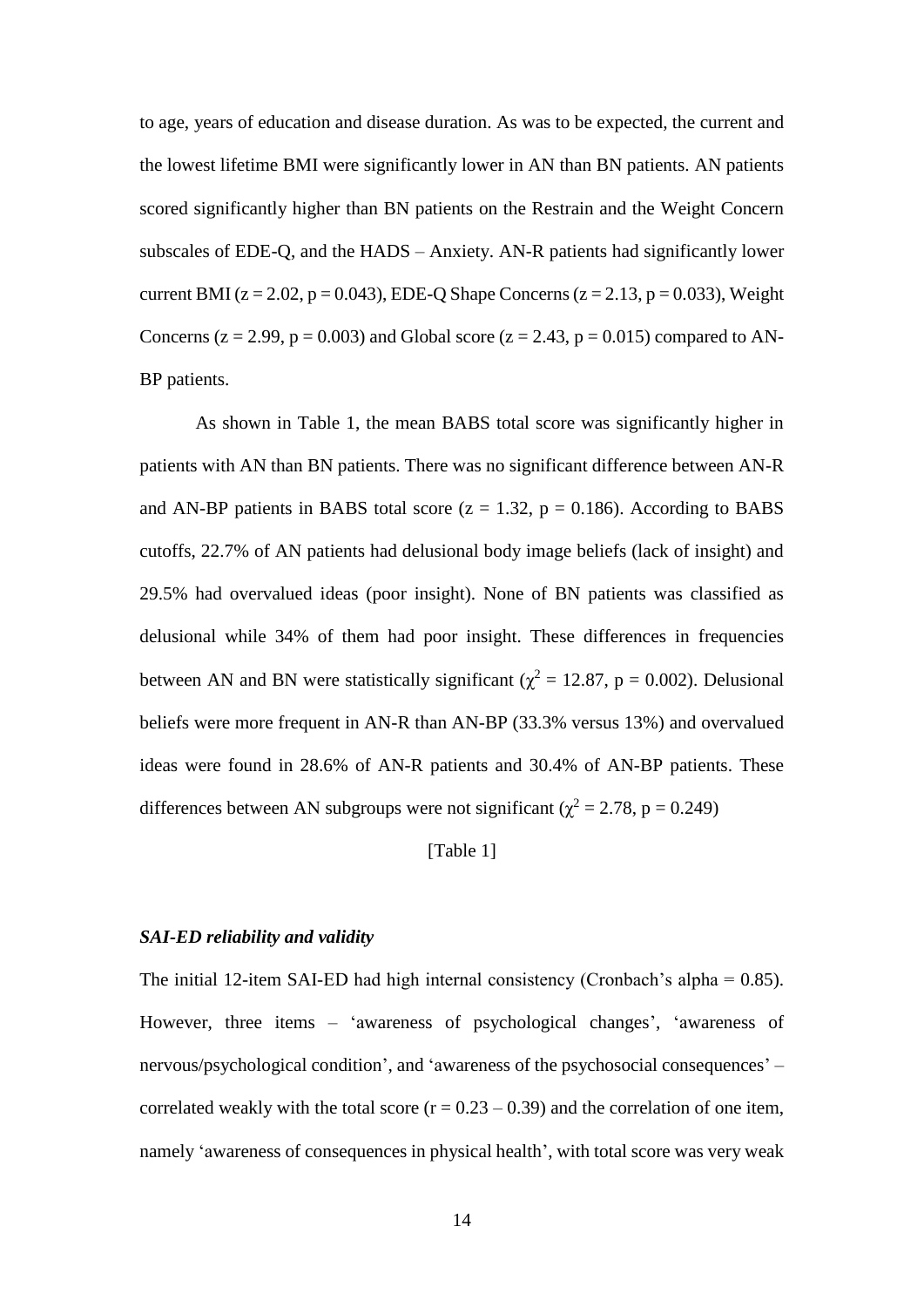$(r = 0.14)$ . The correlations of all other items with total score were moderate to strong  $(r = 0.52 - 0.77)$ . The four aforementioned items also had very weak correlations (r =  $0.00 - 0.19$ ) with several other items, whereas the inter-item correlations of the remaining 8 items ranged from weak to strong  $(r = 0.35 - 0.78)$ . Based on these results, we anticipated that the four items with very weak inter-item correlations may have a notable ceiling effect or may not be representative to the insight construct in EDs (i.e. the responses on these items may be inconsistent with awareness of mental illness and ED symptoms). Indeed, the mean scores on three of these items (on awareness of psychological changes, the psychosocial consequences and the consequences in physical health) were too close to the upper limit (= 2), ranging from  $1.72 \pm 0.54$  to  $1.79 \pm 0.44$ . For the above reasons, these four items were excluded, leaving an 8-item instrument.

The Cronbach's alpha of the final version of SAI-ED was 0.88 indicating a high level of internal consistency. Alpha coefficients if each of the items was deleted were  $0.84 - 0.87$ . The item – total correlations ranged from 0.51 (recognition of illness) to 0.80 (relabeling of eating pathology). The interrater reliability was good as the ICCs for the individual item scores ranged from 0.75 to 0.90 and for the total score was 0.89. The test-retest ICCs ranged from 0.77 to 0.92 for the individual items and for the total score was 0.91 indicating high test-retest reliability of the SAI-ED.

Regarding the convergent validity, SAI-ED total score was strongly correlated with the total score of BABS in the total sample (rho =  $-0.86$ , p < 0.001), as well as separately, in the AN group (rho =  $-0.88$ , p < 0.001) and the BN group (rho =  $-0.75$ , p < 0.001). The results of the ROC analysis also showed high criterion-related validity of SAI-ED. The AUC statistics indicated that the SAI-ED total score has excellent rates ( $\sim$  97%) to correctly identify patients as delusional versus non-delusional (AUC =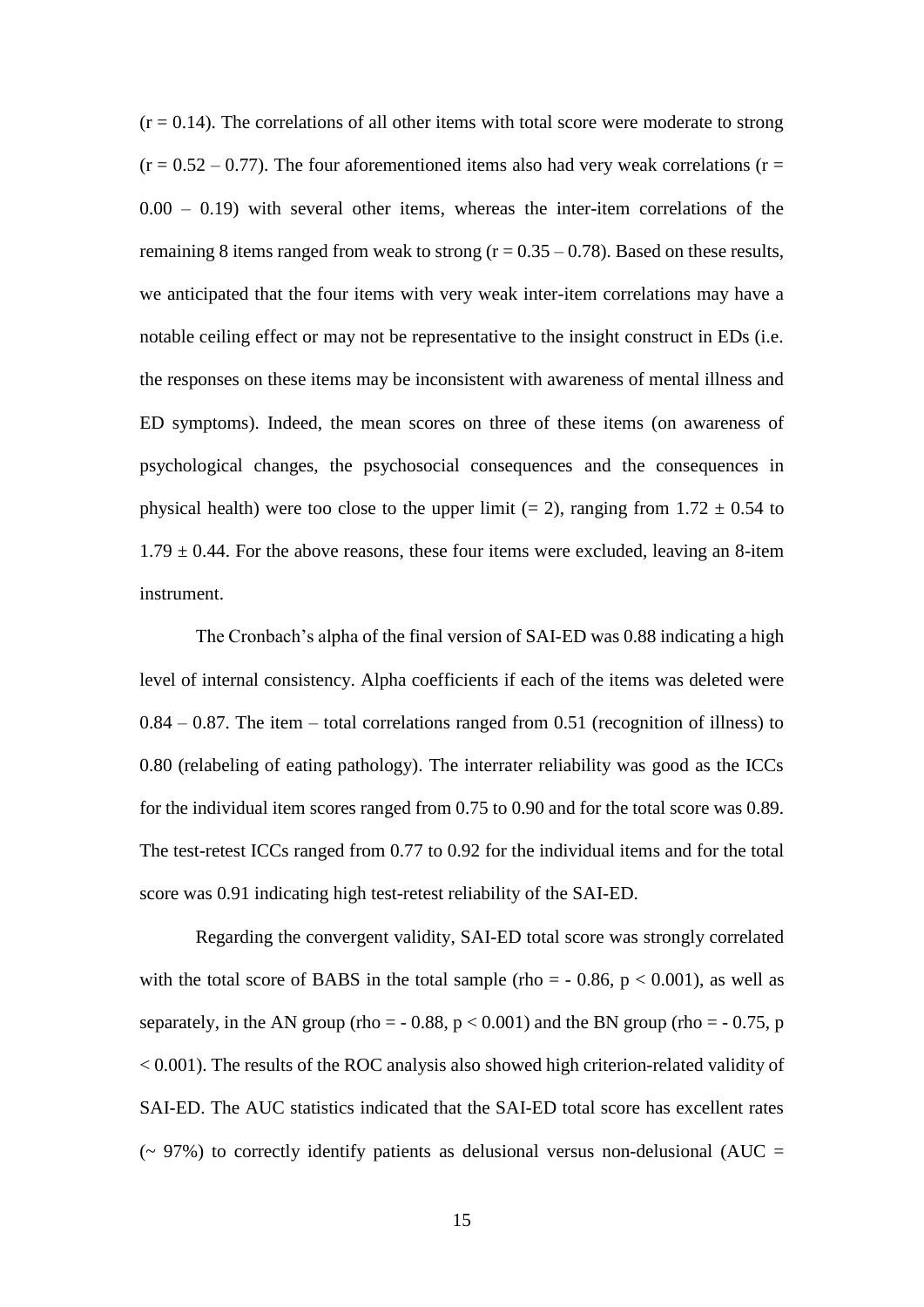0.973) and very good rates  $(2, 79\%)$  to correctly identify patients as having impaired versus intact insight  $(AUC = 0.791)$ . The best cutoff point indicating lack of insight was a SAI-ED total score of 16.5, which had a sensitivity of 90% and specificity of 94%. The optimal cutoff point for identifying impaired insight was 23.5, which had a sensitivity of 83% and specificity of 70%.

## *Internal structure of SAI-ED*

The HCA solution is displayed as dendrogram in *Figure 1*. The elbow criterion suggested that the optimal number of clusters was three. The first cluster included the items on recognition and relabeling of the symptoms and the hypothetical contradiction item. Compliance with treatment was the only item in the second cluster. The third item included the items on recognition of having a mental disorder and awareness of the need for treatment.

## [Figure 1]

The internal structure of the SAI-ED, as determined on the MDS map, is shown in *Figure 2*. The solution of the MDS procedure turned out to be two-dimensional. The normalised raw stress was 0.010 and the Tucker's *φ* was 0.995, indicating the solution identified was robust. Along the first dimension of the MDS map (dimension 1), we can clearly identify the three clusters revealed by the HCA. Moreover, the two dimensions revealed by MDS are amenable to interpretation. Dimension 1 represents the degree of specificity of insight components: from the generic awareness of illness to the more specific relabeling of symptoms and treatment compliance. Dimension 2 could be considered as reflecting patients' self-evaluation processes regarding their mental condition. There is a distance between aspects of insight related to patients'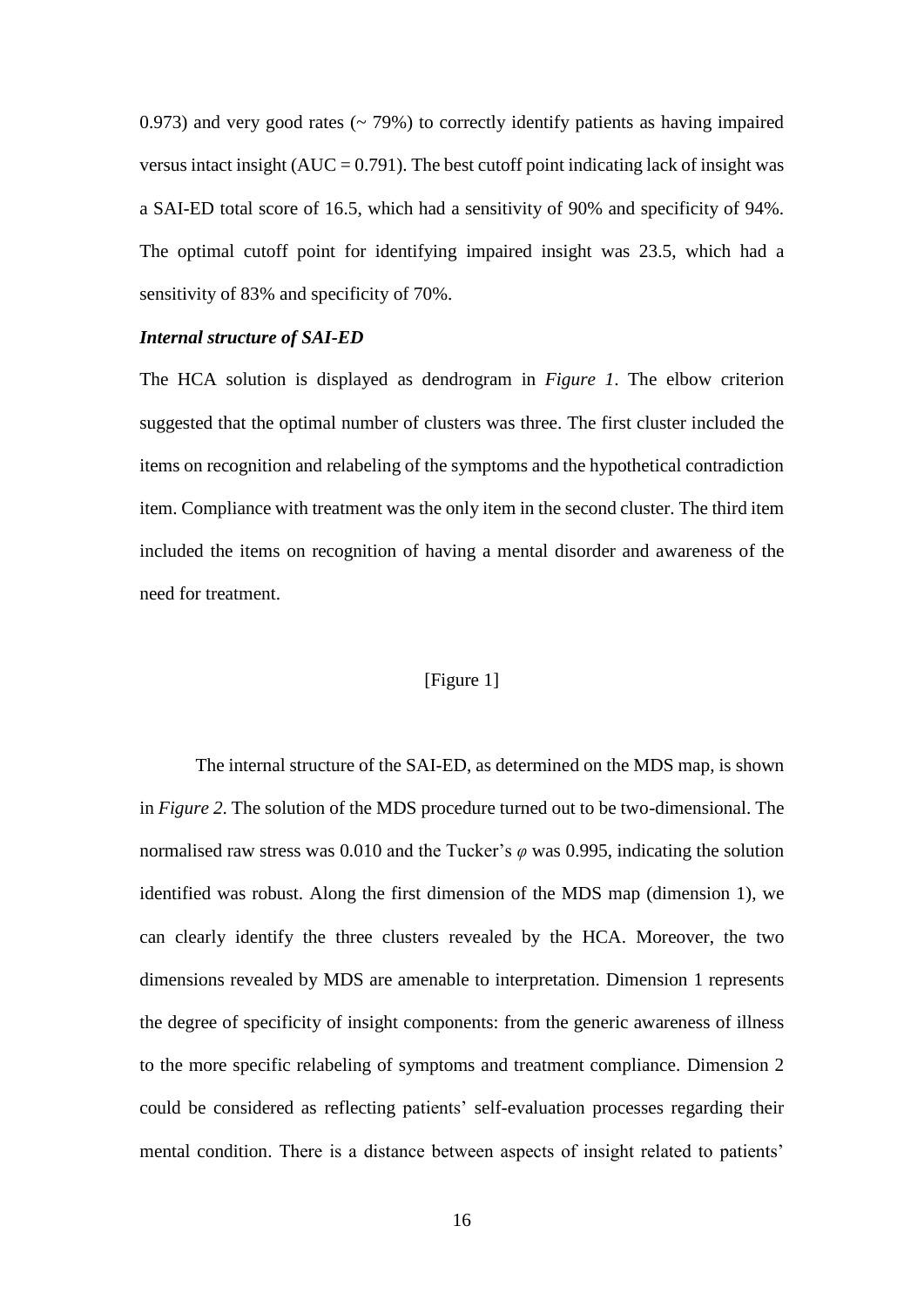agreement with clinicians' opinions and recommendations (diagnosis of and treatment for mental disorder) and aspects related to self-reflection (relabeling of symptoms and hypothetical contradiction), i.e. self-evaluation after introspection or taking the perspective of other people.

## [Figure 2]

According to the results of HCA and MDS, in the following analysis we used three subscales of SAI-ED: 'Awareness of illness', 'Awareness of symptoms', and 'Treatment compliance'. The Cronbach's alpha for the 'Awareness of illness' and the 'Awareness of symptoms' subscales was 0.67 and 0.92, respectively (the coefficient cannot be computed for the 'Treatment compliance' dimension since it consists of only one item). All the subscales were retained since values of alpha less than 0.7 are common and acceptable for scales with small number of items (Cortina, 1993). The correlation between 'Awareness of illness' and 'Awareness of symptoms' was the strongest observed between insight dimensions (rho =  $0.72$ , p <  $0.001$ ). The correlation of 'Treatment compliance' with 'Awareness of illness' and 'Awareness of symptoms' was moderate to strong (rho =  $0.55$ , p <  $0.001$  and rho =  $0.61$ , p <  $0.001$ , respectively). *Insight and its associations of with demographic and clinical characteristics in AN* 

## *and BN*

*Table 2* displays the differences between AN and BN patients in SAI-ED total and item scores. AN patients scored significantly lower than BN patients in overall insight and all the SAI-ED items. AN-R patients scored significantly lower than AN-BP patients in relabeling of eating pathology ( $z = 2.17$ ,  $p = 0.030$ ) and compliance with treatment ( $z = 1.17$  $= 2.16$ ,  $p = 0.031$ ). There was no significant difference between AN-R and AN-BP groups in SAI-ED total score and the remaining items.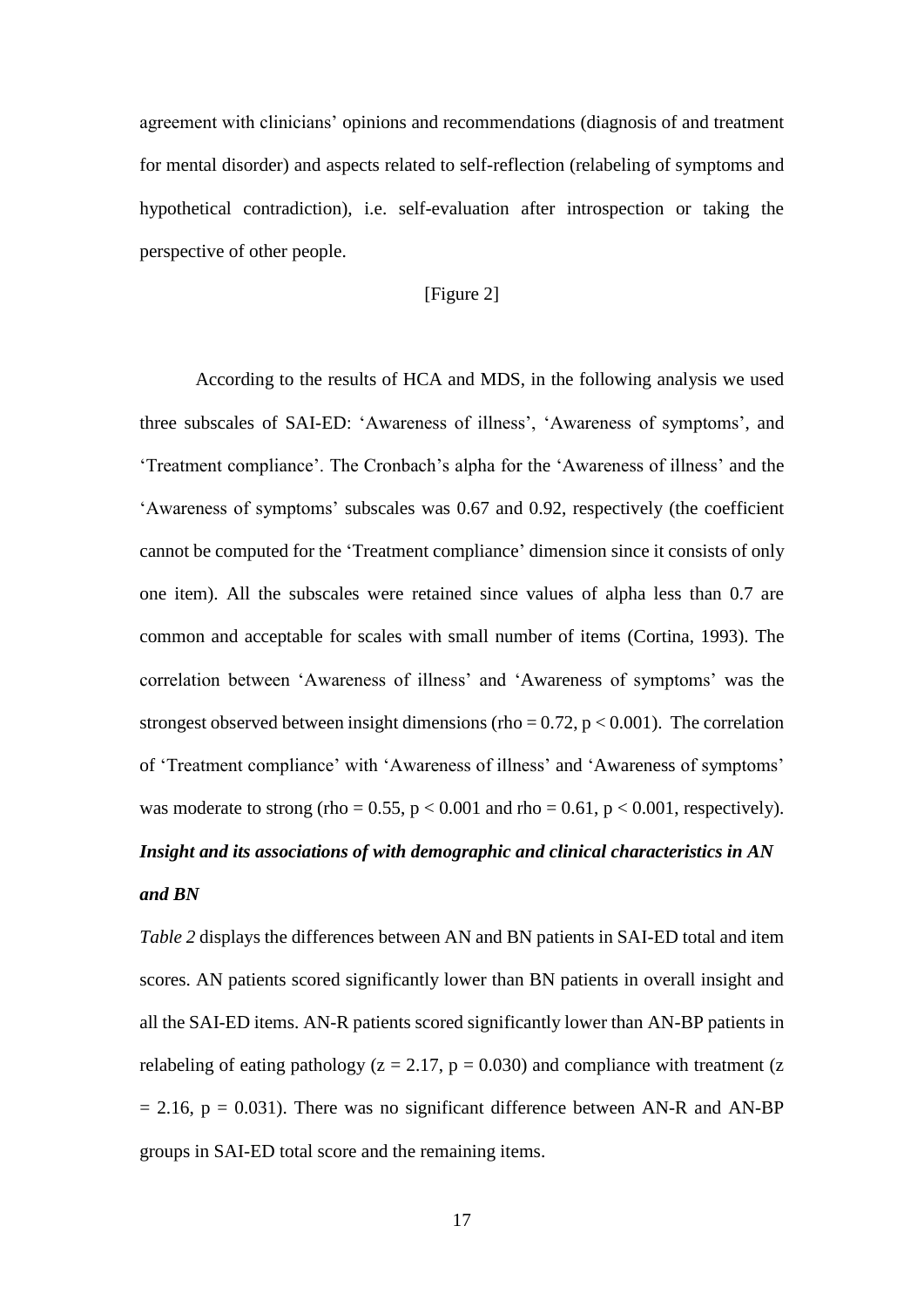#### [Table 2]

As shown in *Table 3*, the level of insight was not significantly correlated with age or education neither in AN nor in BN patients. In the AN group, the SAI-ED total score was correlated with higher current and lowest lifetime BMI and with lower EDE-Q Restraint score. The strength of these correlations was moderate. In the BN group, the SAI-ED total score was positively correlated with duration of illness and negatively with the global, Shape Concern and Weight Concerns scores of EDE-Q, and the MOCI total score. The correlations with duration of illness and MOCI were weak and with EDE-Q scores were moderate.

[Table 3]

## **DISCUSSION**

Impaired insight is an important feature of EDs with great impact on the therapeutic process, yet to date there is no satisfactory tool for the assessment of insight and its components in these disorders. Such a measure would be valuable in the clinical assessment of patients and could also provide important information on their response to treatment. Obviously, it could also be very useful in further investigation of insight impairment in EDs. To this end, we developed the 8-item, clinician-rated SAI-ED and we evaluated its psychometric properties.

The internal consistency of the final version of SAI-ED was high and the itemtotal and inter-item correlations sufficiently strong. Moreover, we examined the interrater and test-retest reliability of SAI-ED and found that both of them were very good. The strong correlation between SAI-ED score and the independent ratings of the BABS indicates that is a valid measure of insight in patients with EDs. Body image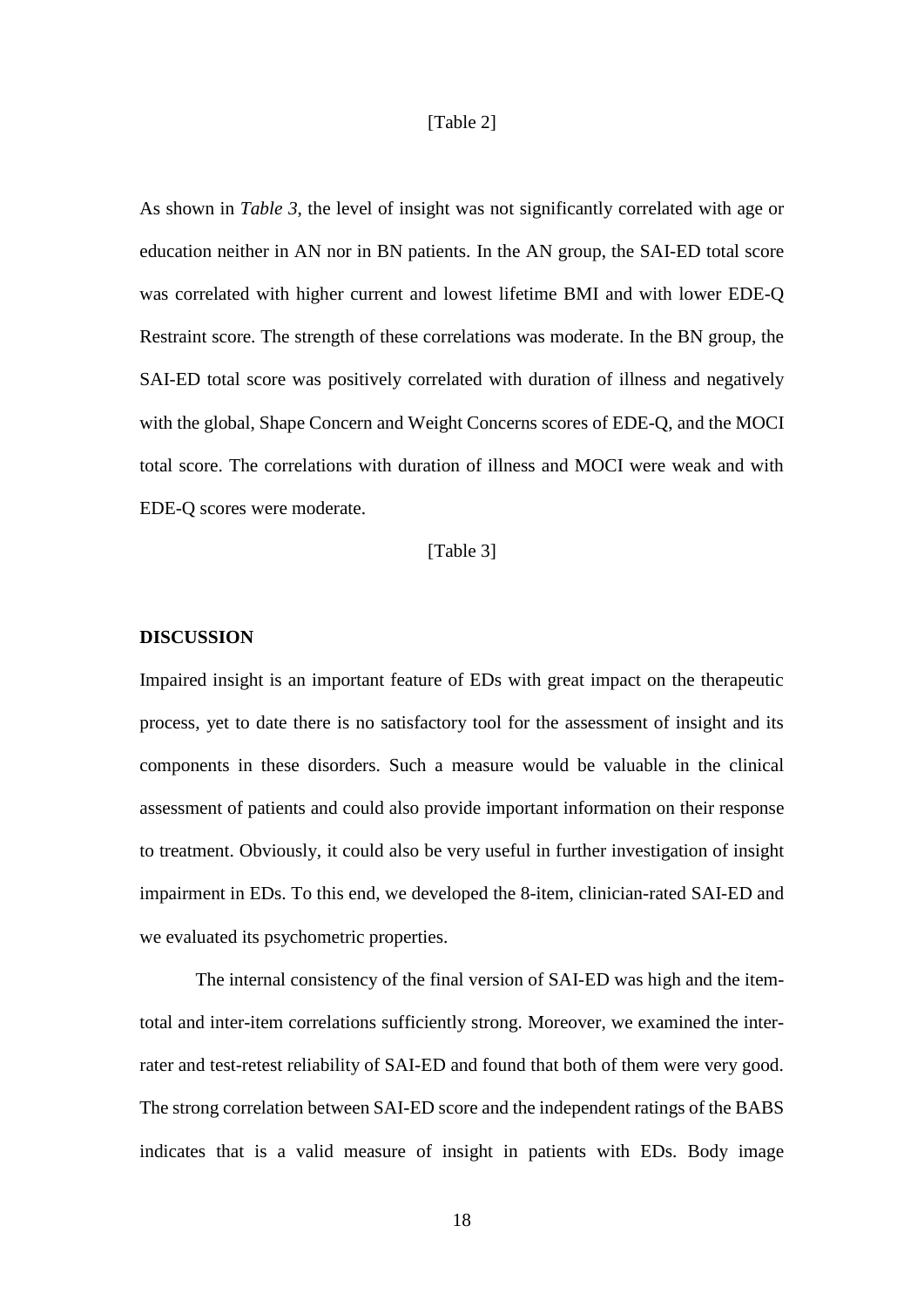delusionality assessed with BABS is a core aspect of insight in EDs and has shown strong association with illness unawareness (Konstantakopoulos et al. 2012). Using the BABS to define lack of insight and impaired versus intact insight, the ROC analysis revealed that a cutoff point of 16.5 on the SAI-ED best identified lack of insight and a cutoff point of 23.5 best predicted poor insight with high sensitivity and specificity.

Although the internal consistency of the initial 12-item scale was high, four items correlated weakly with the total score: 'awareness of psychological changes', 'awareness of the psychosocial consequences', 'awareness of consequences in physical health' and 'awareness of nervous/psychological condition'. Moreover, the first three of these items had a notable ceiling effect. It seems that almost all patients with EDs recognize that they experience psychological difficulties with negative consequences on their functioning and physical health. However, many of them did not recognize their eating behavior and body-related concerns as pathological and they did not believe that they suffer from a mental disorder. Therefore, these items would not sufficiently contribute to differentiation between intact and poor insight and were excluded. With the exception of the 'awareness of consequences in physical health', these items are included in the 7-item self-report SAI-ED. This might result in underestimation of impaired insight when assessed with self-report SAI-ED, especially as there is no explicit mention of 'mental disorder' or 'eating disorder' in this questionnaire.

Using HCA and MDS we detected clusters of SAI-ED in accordance with the main components of insight proposed for patients with psychosis, awareness of illness, awareness of symptoms and treatment compliance (David, 1990). The items on recognition of mental illness and need for treatment incorporated into the awareness of illness component. Treatment compliance showed high degree of dissimilarity with other items and can be considered as a separate component of insight. The 'hypothetical

19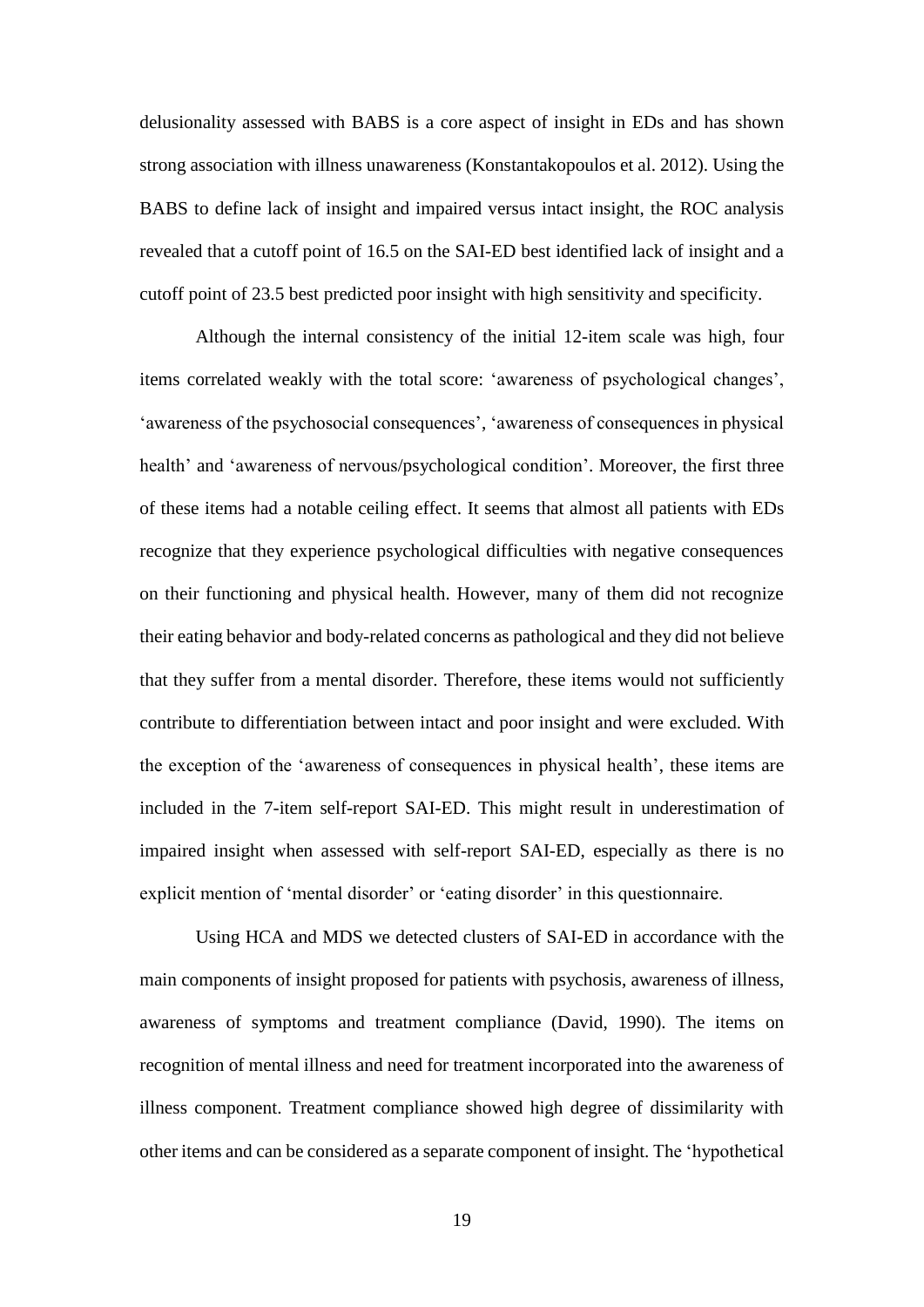contradiction' item was included into the awareness of symptoms component, indicating a link between the ability to take into account the views of the others and the ability to relabel the symptoms as pathological. The relationship between these two reasoning abilities was revealed from the analysis with HCA and MDS of the original SAI-E in a sample of schizophrenia patients (Konstantakopoulos et al. 2013). Taking the perspective of others is a theory of mind (ToM) ability and many studies have shown that ToM deficits may substantially contribute to insight impairment in schizophrenia (Bora, 2017). Interestingly, a recent study found a significant contribution of ToM dysfunction to delusionality of body image beliefs in AN (Konstantakopoulos et al., 2019).

Two underlying dimensions within the insight construct were disclosed by MDS. The first dimension may be interpreted as a continuous transition from more 'generic' to more 'specific' insight, from mere acceptance of having a mental illness to relabeling of specific experiences and behaviours and to compliance with treatment. The second dimension may be considered to represent a spectrum of reflective processes underlying insight. Closer to one pole is patients' attitude towards illness and symptoms that relies mainly on self-reflection, i.e. self-evaluation either after introspection or taking the perspective of other people. Closer to the other pole are the aspects of insight influenced by patients' agreement with clinicians' opinions and recommendations, such as the clinician-explained diagnosis and need for treatment and the proposed treatment.

The mean total and all item scores on SAI-ED were significantly lower in patients with AN than patients with BN, in agreement with the findings of previous studies that compared the level of insight between AN and BN using self-report SAI-ED (Konstantakopoulos et al., 2011) and BABS (Konstantakopoulos et al. 2012). AN-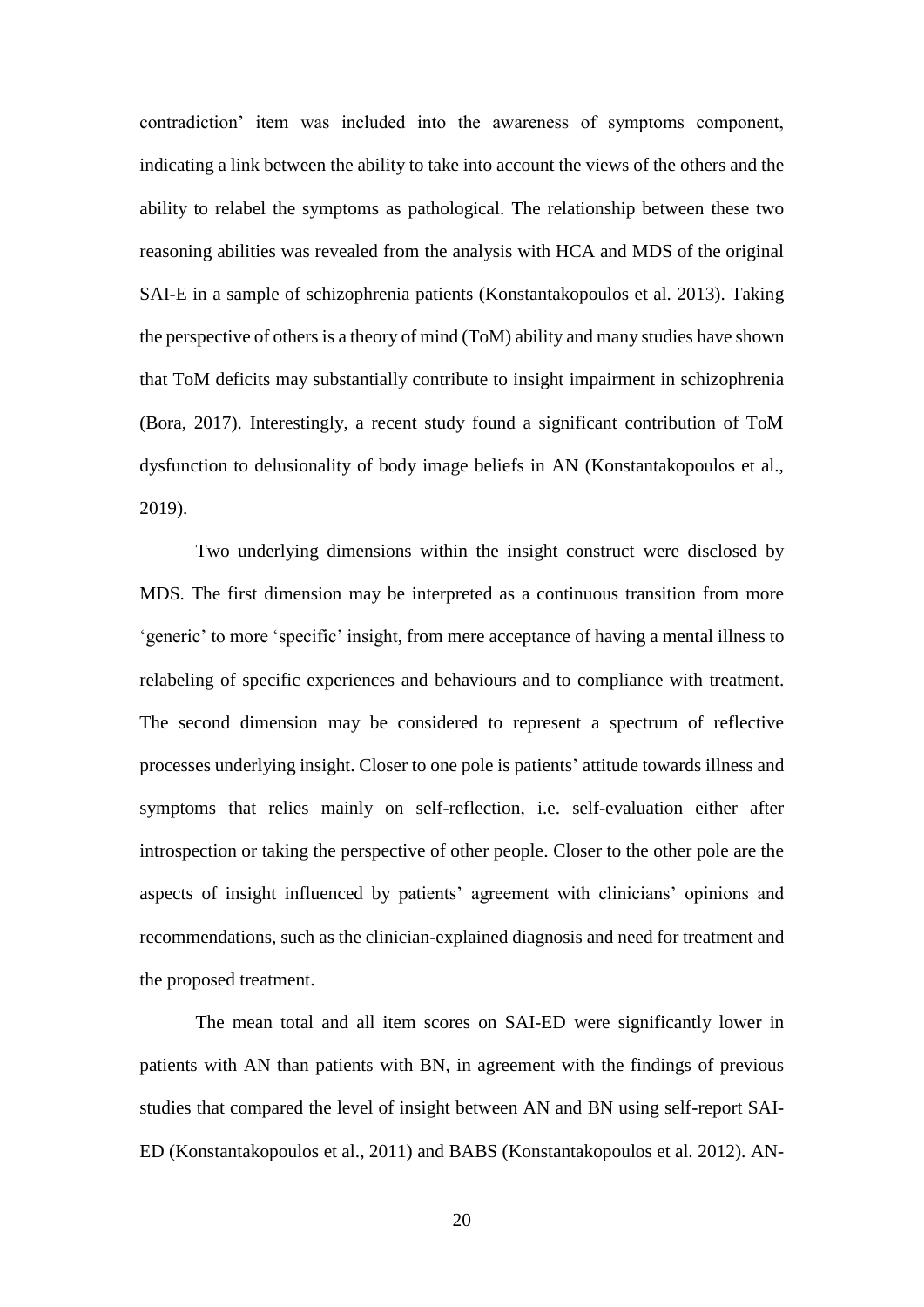R patients had significantly lower relabeling of eating pathology and compliance with treatment than AN-P patients but the difference between the two groups in overall insight was no significant. Lower levels of insight in AN-R compared to AN-BP were found in previous studies (Konstantakopoulos et al., 2011; Konstantakopoulos et al. 2012). In our sample the differences between AΝ subgroups in body image delusionality were not statistically significant, although delusional beliefs were much more frequent in AN-R than AN-BP (33.3% versus 13%). Taking into account previous and current results, it seems that restrictive eating pathology is associated specifically with poor insight into body image beliefs and abnormal eating behaviours and with poor treatment compliance.

Insight impairment was associated with lower current and lowest lifetime BMI and more severe dietary restrain in AN. Previous studies with self-report SAI-ED also found significant associations of insight with current and lowest lifetime BMI in AN (Gorwood et al., 2019) and with current BMI in a mixed EDs sample (Konstantakopoulos et al., 2011). Greenfeld and colleagues (1991) using another insight scale found similar associations of insight with BMI and severity of AN symptoms. On the contrary, Arbel and colleagues (2014) using SUMD did not find significant association between insight and current BMI. In BN insight was associated with longer illness duration and less severe overall ED symptoms and body-related concerns and lower obsessionality. None of the previous studies using insight scales reported data specifically in BN patients. In line with the present findings, delusionality of body image beliefs in BN was correlated with shorter illness duration and more intense dieting behaviours (Konstantakopoulos et al., 2012). Moreover, in a qualitative study on help-seeking process patients with EDs described a gradual shift from denial to increased awareness of illness (Schoen, et al. 2012). On the other hand, a longitudinal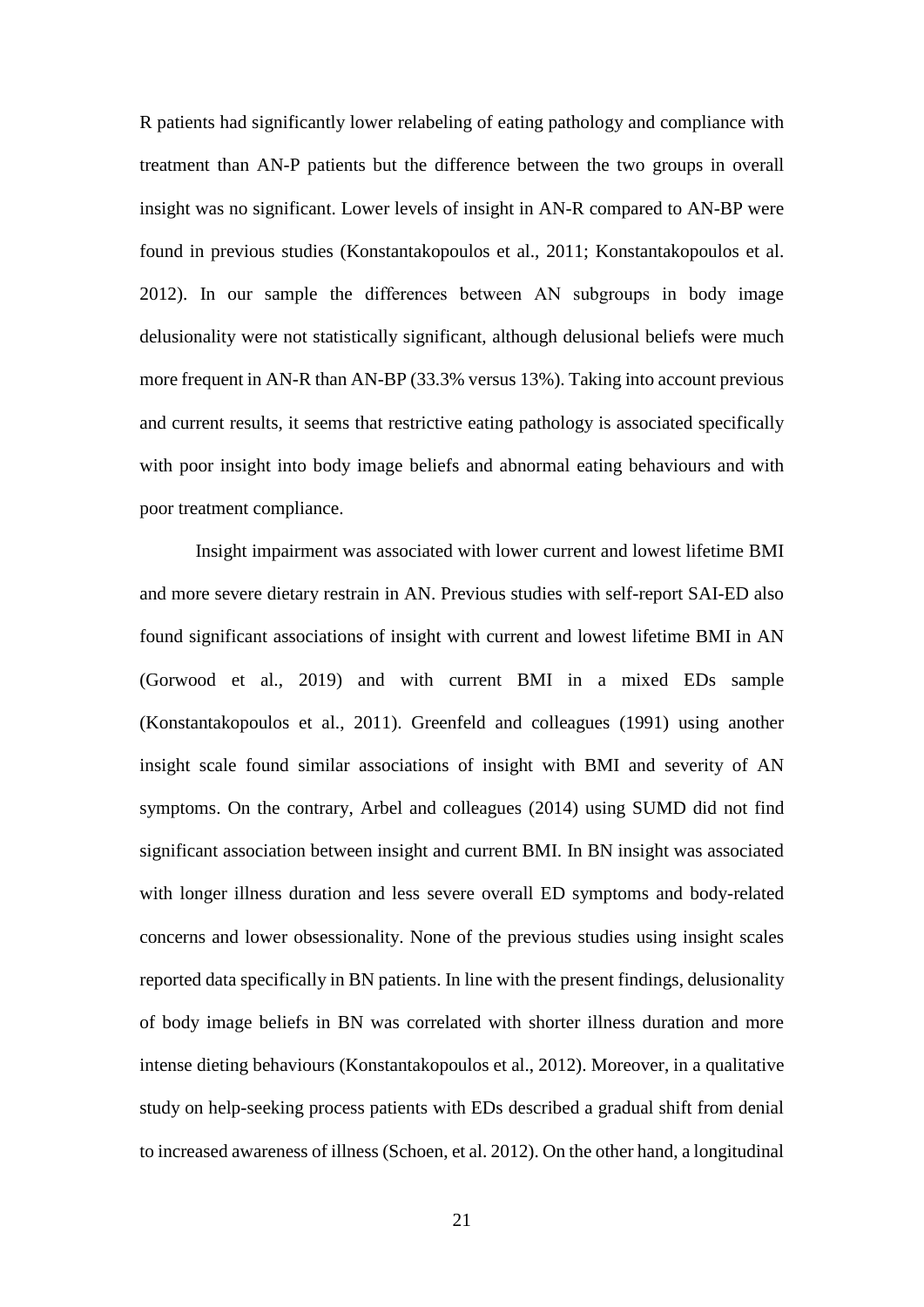study showed that insight remains consistent over time in patients with AN (Greenfeld et al., 1991). In line with this, there was no significant correlation between insight and illness duration in AN patients in the present study.

No association of insight with depression and anxiety was found in both AN and BN. This is in agreement with the findings of previous studies which used the selfreport SAI-ED (Konstantakopoulos et al., 2011; Gorwood et al., 2019) or SUMD (Arbel et al., 2014) to assess insight in EDs. An association between insight and depression was found in many other disorders from schizophrenia to Alzheimer's disease (Gilleen et al. 2010; Murri et al., 2012). This relationship may be explained in both causal directions: either awareness that one is suffering from a serious psychiatric disorder is depressing or depression is resulting in more realistic self-evaluation, including one's own mental health (David, 2018). However, this evidently does not apply to ED patients. Unlike schizophrenia and other disorders, many patients with EDs value some aspects of their disorder (Vitousek et al. 1998; Schmidt & Treasure, 2006). Even insightful EDs patients perceive both psychosocial benefits and costs stemming from their illness (Serpell et al. 1999).

Our findings could have some important implications. Using SAI-ED in future studies could shed light on the nature and the clinical importance of insight and its components in EDs. Insight impairment may crucially contribute to avoidance of treatment, difficulties to be engaged in treatment and high rates of drop-out and relapse. Evidence from previous studies suggests that impaired insight is an important predictor of poor long-term outcome in patients with AN (Greenfeld et al., 1991; Saccomani et al., 1998). Improvement in insight may constitute an important marker of EDs patients' response to treatment and therefore the investigation of treatment efficacy in EDs should include the regular assessment of insight. The SAI-ED is a reliable, valid,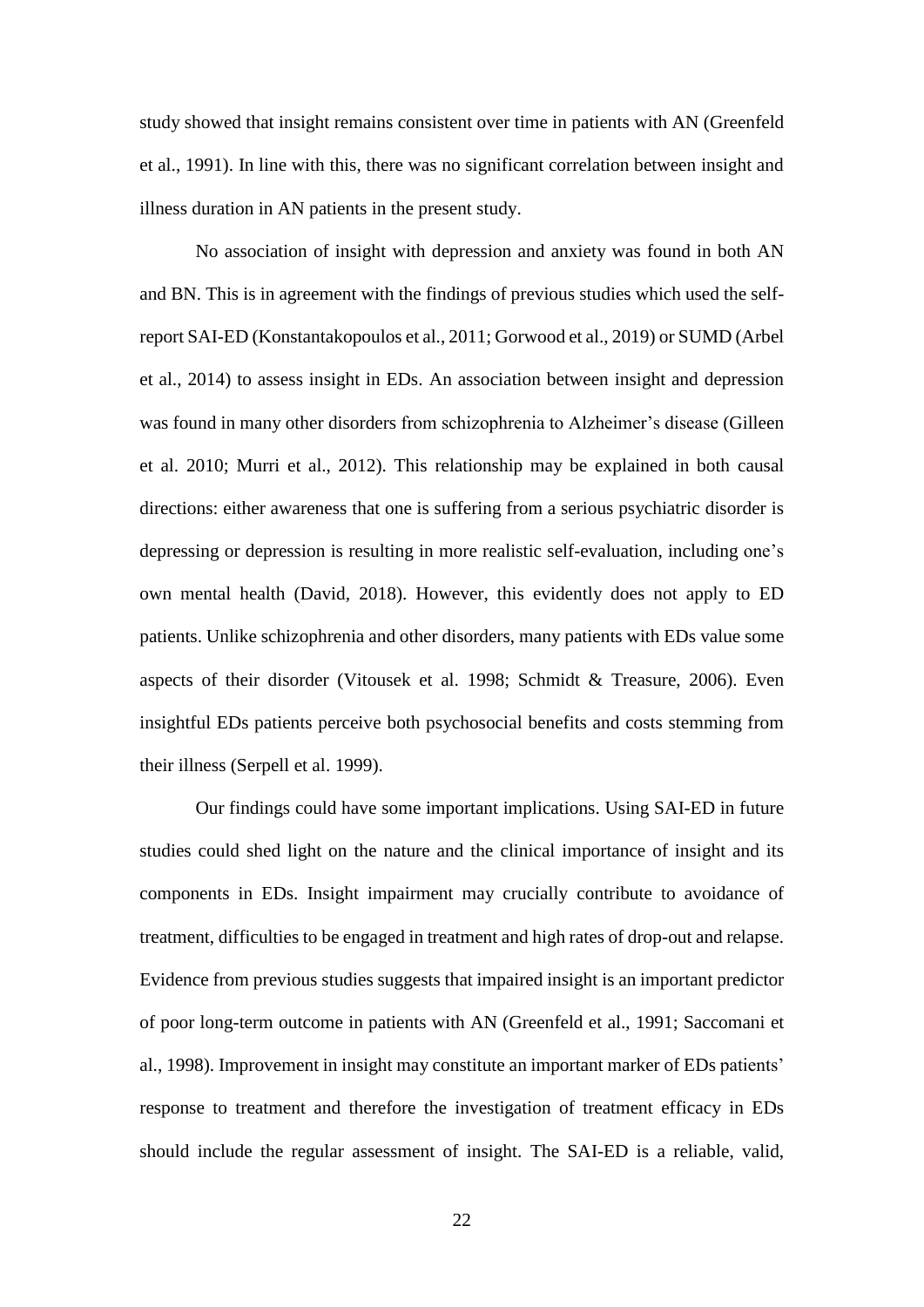relative short tool for the multidimentional and disorder-specific assessment of insight in EDs, without some weaknesses of previously used methods and self-report instruments.

Some limitations of this study should be noted. We used a measure of delusionality to examine convergent validity, sensitivity and specificity, whereas SAI-ED assesses multiple dimensions of insight. Due to relatively small sample size we did not run factor analysis of SAI-ED and some potentially important subgroup differences, between AN-R and AN-BN, did not reach statistical significance. On the other hand, HCA and MDS can provide useful and valid information on the internal structure of clinical scales, unattainable through the statistical techniques based on correlations, such as factor analysis (Kemmler et al., 2002; Chang et al., 2009). Finally, most of our study participants were help-seekers, whereas patients lacking insight often refuse any contact with mental health services. Therefore, the level of insight in EDs may be lower in community and significant associations might not be detected due to lower variance of insight in our study.

Our results indicate that the SAI-ED is a valid and reliable tool that can be used to measure the level of, and changes in insight in EDs patients. Similarly to psychosis, multiple dimensions of insight were identified in EDs. Insight appears to be associated with different clinical aspects in AN and BN. Future research focusing on insight deficits in EDs may offer evidence crucial in developing new therapeutic interventions to improve treatment adherence and outcome.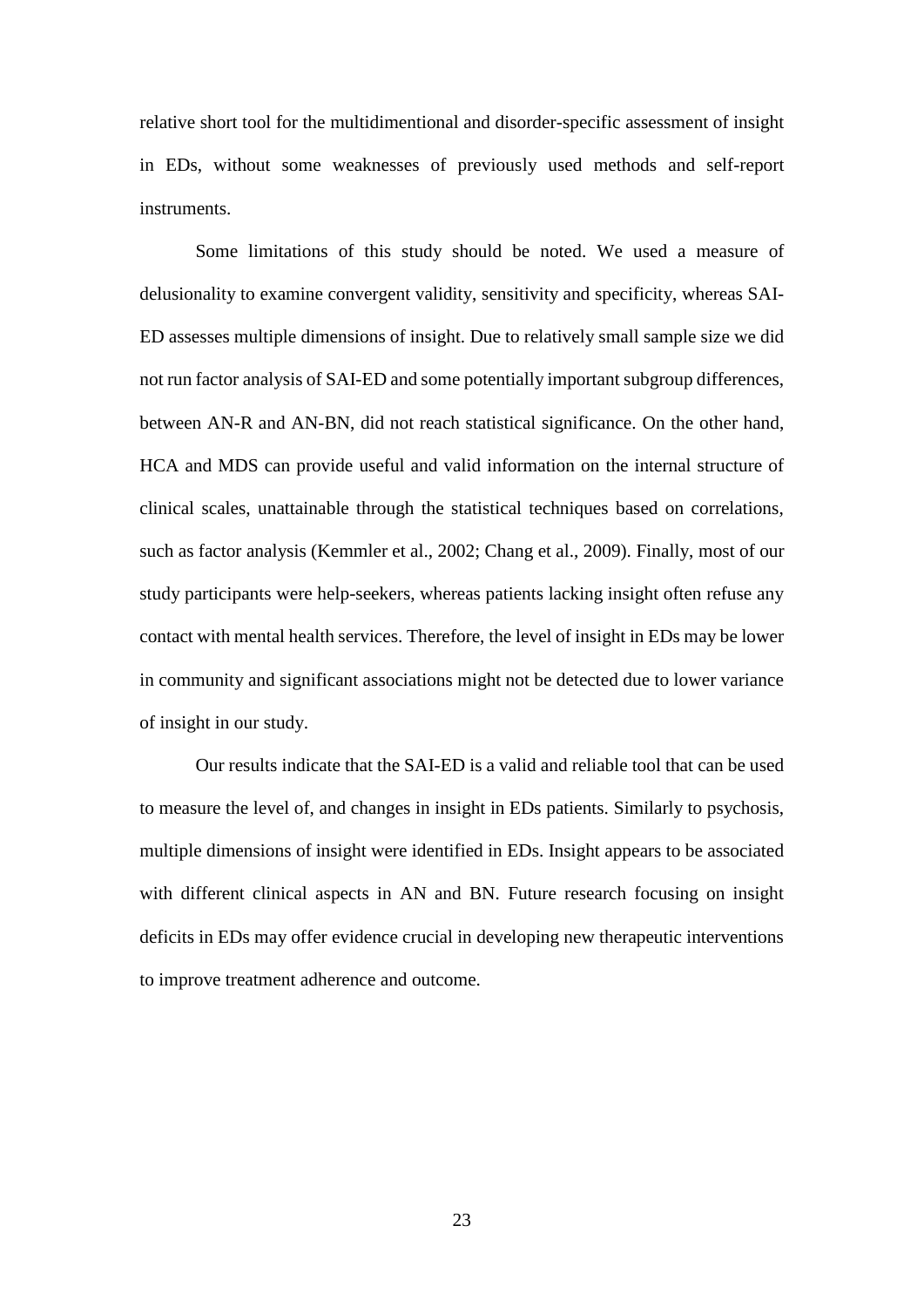#### **REFERENCES**

- Amador, X.F., Strauss, D.H., Yale, S.A., Flaum, M.M., Endicott, J., Gorman, J.M. 1993. Assessment of insight in psychosis. Am. J. Psychiatry 150, 873-9. doi: 10.1176/ajp.150.6.873
- American Psychiatric Association. 2013. Diagnostic and Statistical Manual of Mental Disorders (5th edition). Washington DC; American Psychiatric Association.
- Arbel, R., Latzer, Y., Koren, D. 2014. Revisiting poor insight into illness in anorexia nervosa: true unawareness or conscious disagreement? J. Psychiatr. Pract. 20, 85-93. doi: 10.1097/01.pra.0000445243.00683.30
- Bizeul, C., Sadowsky, N., Rigaud, D. 2001. The prognostic value of initial EDI scores in anorexia nervosa patients: a prospective follow-up study of 5-10 years. Eur. Psychiatry 16, 232-238. doi: 10.1016/S0924-9338(01)00570-3
- Bora, E. 2017. Relationship between insight and theory of mind in schizophrenia: A meta-analysis. Schizophrenia Res. 190, 11-17. doi: 10.1016/j.schres.2017.03.029
- Borg, I., Groenen, P.J.F. 1997. Modern Multidimensional Scaling: Theory and Applications. Springer Verlag, New York.
- Brett-Jones, J., Garety, P., Hemsley, D. 1987. Measuring delusional experiences: a method and its application. Br J Clin Psychol 26, 257-265. doi: 10.1111/j.2044-8260.1987.tb01359.x
- Carter, J.V., Pan, J., Rai, S.N., Galandiuk, S. 2016. ROC-ing along: Evaluation and interpretation of receiver operating characteristic curves. Surgery 159, 1638- 1645. doi: 10.1016/j.surg.2015.12.029.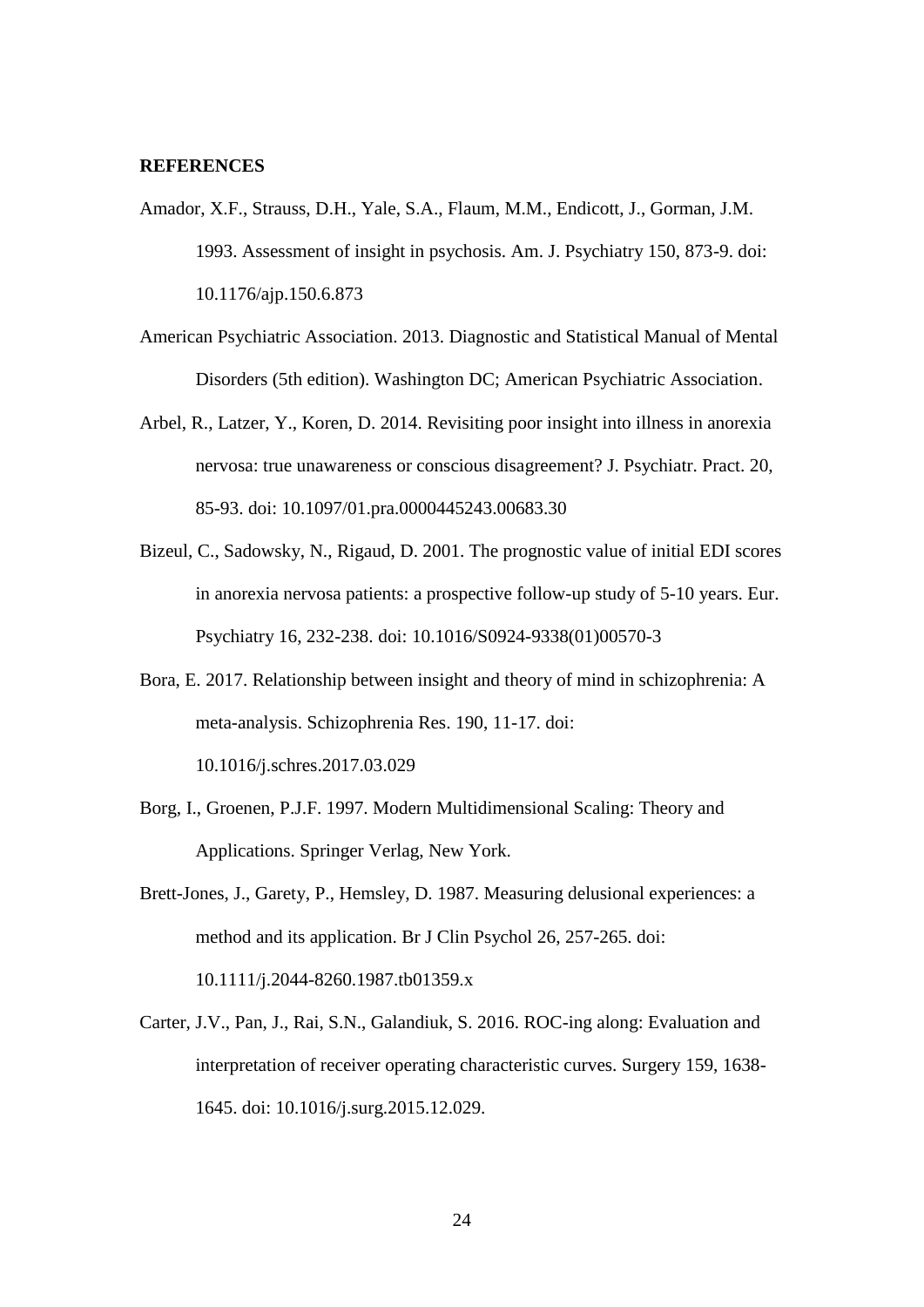Casper, R.C., Halmi, K.A., Goldberg, S.C., Eckert, E.D., Davis, J.M. 1979. Disturbances in body image estimation as related to other characteristics and outcome in anorexia nervosa. Br. J. Psychiatry 134, 60-66. doi: 10.1192/bjp.134.1.60

- Casper, R.C., Heller, W. 1991. 'La douce indifference' and mood in anorexia nervosa: neuropsychological correlates. Prog. Neuropsychopharmacol. Biol. Psychiatry 15, 15-23. doi: 10.1016/0278-5846(91)90037-2
- Chang, J.S., Ahn, Y.M., Yu, H.Y., Park, H.J., Lee, K.Y., Kim, S.H., Kim, Y.S. 2009. Exploring clinical characteristics of bipolar depression: internal structure of the bipolar depression rating scale. Aust. N. Z. J. Psychiatry. 43, 830-837. doi: 10.1080/00048670903107666.
- Cortina, J.M. 1993. What is coefficient alpha? An examination of theory and applications. J. Appl. Psychol. 78, 98-104. doi:10.1037/0021-9010.78.1.98
- Couturier, J.L., Lock, J. 2006. Denial and minimization in adolescents with anorexia nervosa. Int. J. Eat. Disord 39, 212-216. doi: 10.1002/eat.20241
- David, A.S. 1990. Insight and psychosis. Br. J. Psychiatry 156, 798-808. doi: 10.1192/bjp.156.6.798
- David, A.S. 2018. Insights on insight. Schizophrenia Res. 197, 61-62. doi: 10.1016/j.schres.2017.10.048
- Eckert, E.D., Goldberg, S.C., Halmi, K.A., Casper, R.C., Davis, J.M. 1982. Depression in anorexia nervosa. Psychol. Med. 12, 115-122. doi: 10.1017/s003329170004335x
- Eisen, J.L., Phillips, K., Baer, L., Beer, D., Atala, K., Rasmussen, S. 1998. The Brown Assessment of Beliefs Scale: reliability and validity. Am. J. Psychiatry 155, 102-108. doi: 10.1176/ajp.155.1.102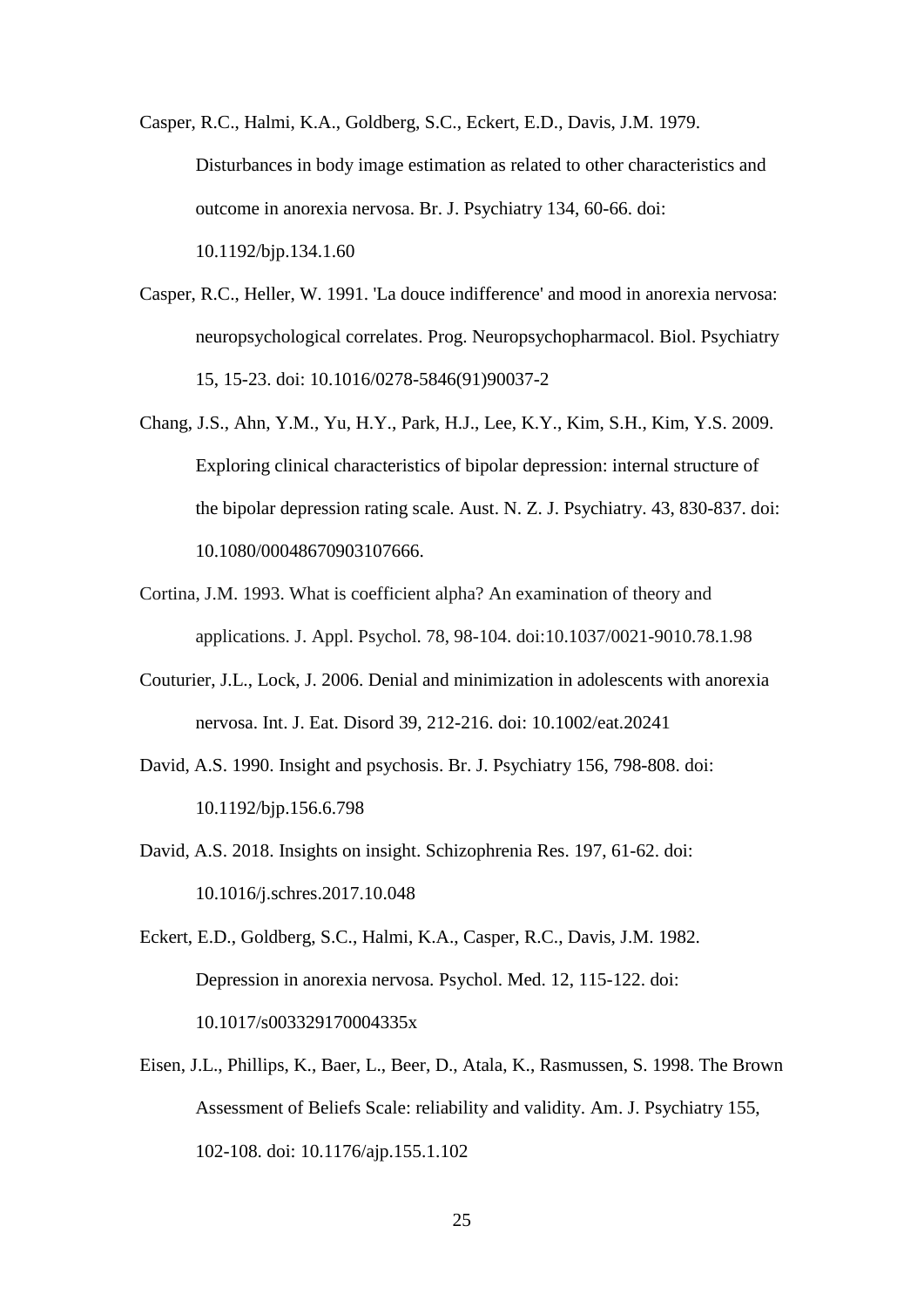Everitt, B.S. 1993. Cluster Analysis. Edward Arnold, London.

Fairburn, C.G., Beglin, S.J., 2008. Eating Disorder Examination Questionnaire (EDE-Q 6.0). In C. G. Fairburn (Ed.), Cognitive behavior therapy and eating disorders (pp. 309–314). New York, NY: The Guilford Press.

- Fisher, M., Schneider, M., Burns, J., Symons, H., Mandel, F.S. 2001. Differences between adolescents and young adults at presentation to an eating disorders program. J. Adolesc. Health. 28, 222-227. doi: 10.1016/s1054-139x(00)00182- 8
- Gilleen, J., Greenwood, K., David, A.S. 2010. Anosognosia in schizophrenia and other neuropsychiatric disorders: similarities and differences. In The Study of Anosognosia (ed. G. P. Prigatano), pp. 255–290. Oxford University Press: New York.
- Goldberg, S.C., Halmi, K.A., Eckert, E.D., Casper, R.C., Davis, J.M., Roper, M. 1979. Attitudinal dimensions in anorexia nervosa. J. Psychiatr. Res. 15, 239- 251. doi: 10.1016/0022-3956(79)90015-3
- Gorwood, P., Duriez, P., Lengvenyte, A., Guillaume, S., Criquillion, S., & FFAB network. 2019. Clinical insight in anorexia nervosa: Associated and predictive factors. Psychiatry Res. [Epub ahead of print]. doi: 10.1016/j.psychres.2019.112561
- Greenfeld, D., Anyan, W., Hobart, M., Quinlan, D., & Plantes, M. (1991). Insight into illness and outcome in anorexia nervosa. Int. J. Eat. Disord. 10, 101-109. doi: 10.1002/1098-108X(199101)10:1<101::AID-EAT2260100111>3.0.CO;2-7
- Halmi, K.A. 1974. Anorexia Nervosa: Demographic and Clinical Features in 94 Cases. Psychosom. Med. 36, 18-26. doi: 10.1097/00006842-197401000-00002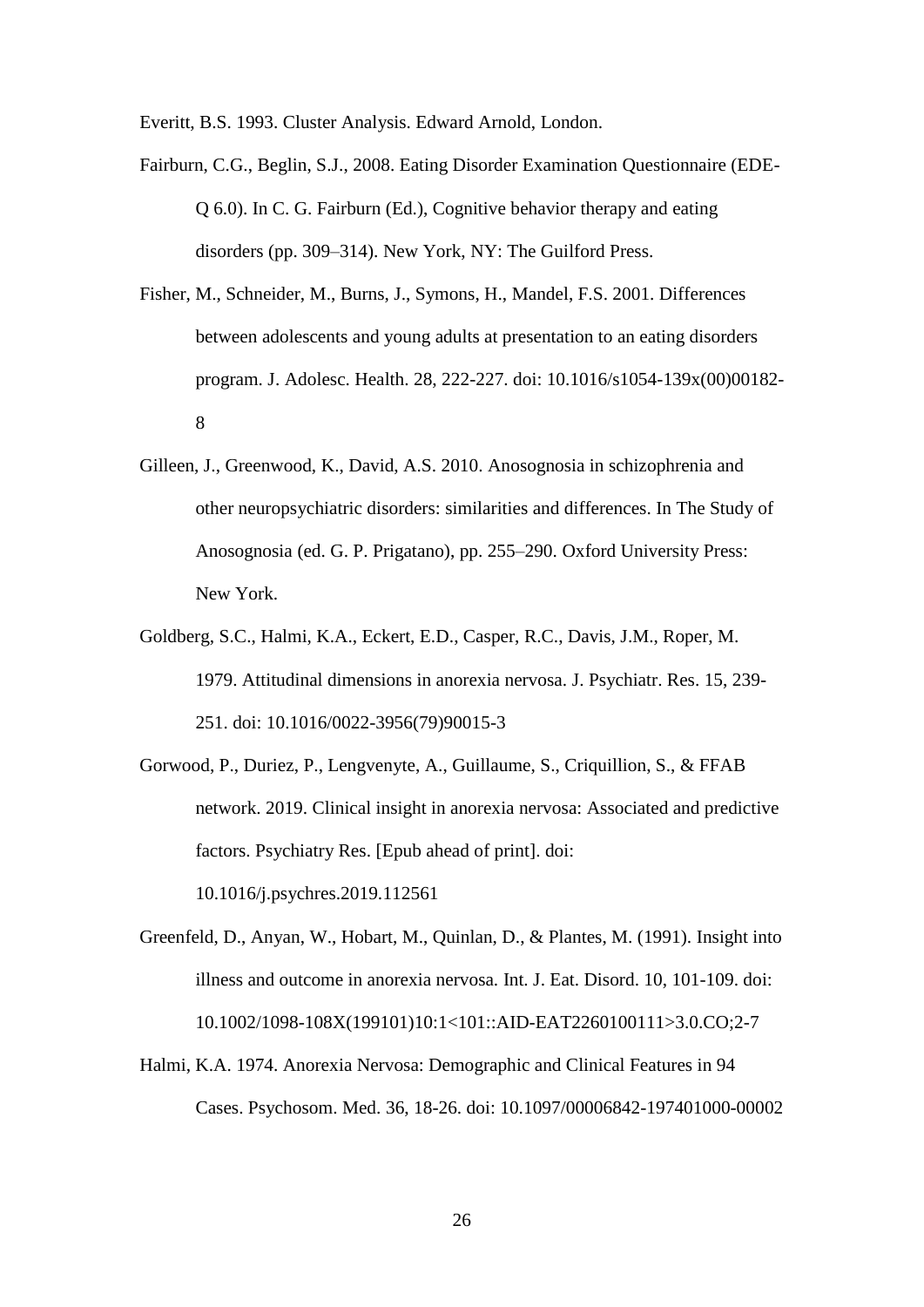Halmi, K.A., Goldberg, S.C., Casper, R.C., Eckert, E.D., Davis, J.M. 1979. Pretreatment predictors of outcome in anorexia nervosa. Br. J. Psychiatry. 134, 71-78. doi: 10.1192/bjp.134.1.71

- Hartmann, A.S., Thomas, J.J., Wilson, A.C., Wilhelm, S. 2013. Insight impairment in body image disorders: delusionality and overvalued ideas in anorexia nervosa versus body dysmorphic disorder. Psychiatry Res. 210, 1129-1135. doi: 10.1016/j.psychres.2013.08.010
- Hodgson, R.J., Rachman, S. 1977. Obsessional-compulsive complaints. Behav. Res. Ther. 15, 389-395. doi:10.1016/0005-7967(77)90042-0
- Kemmler, G., Holzner, B., Kopp, M., Dunser, M., Greil, R., Hahn, E., Sperner-Unterweger, B. 2002. Multidimensional scaling as a tool for analysing quality of life data. Qual. Life Res.11, 223-233.
- Kemp, R., David, A. 1997. Insight and compliance. In: Blackwell, B. (Ed), Treatment compliance and the therapeutic alliance. Harwood, Amsterdam, pp. 61-84.
- Konstantakopoulos, G., Ioannidi, N., Patrikelis, P., Gonidakis, F. 2019. The impact of theory of mind and neurocognition on delusionality in anorexia nervosa. Submitted for publication.
- Konstantakopoulos, G., Tchanturia, K., Surguladze, S. A., David, A. S. 2011. Insight in eating disorders: clinical and cognitive correlates. Psychol. Med. 41, 1951- 1961. doi: 10.1017/S0033291710002539

Konstantakopoulos, G., Varsou, E., Dikeos, D., Ioannidi, N., Gonidakis, F., Papadimitriou, G., Oulis, P. 2012. Delusionality of body image beliefs in eating disorders. Psychiatry Res. 200, 482-488. doi: 10.1016/j.psychres.2012.03.023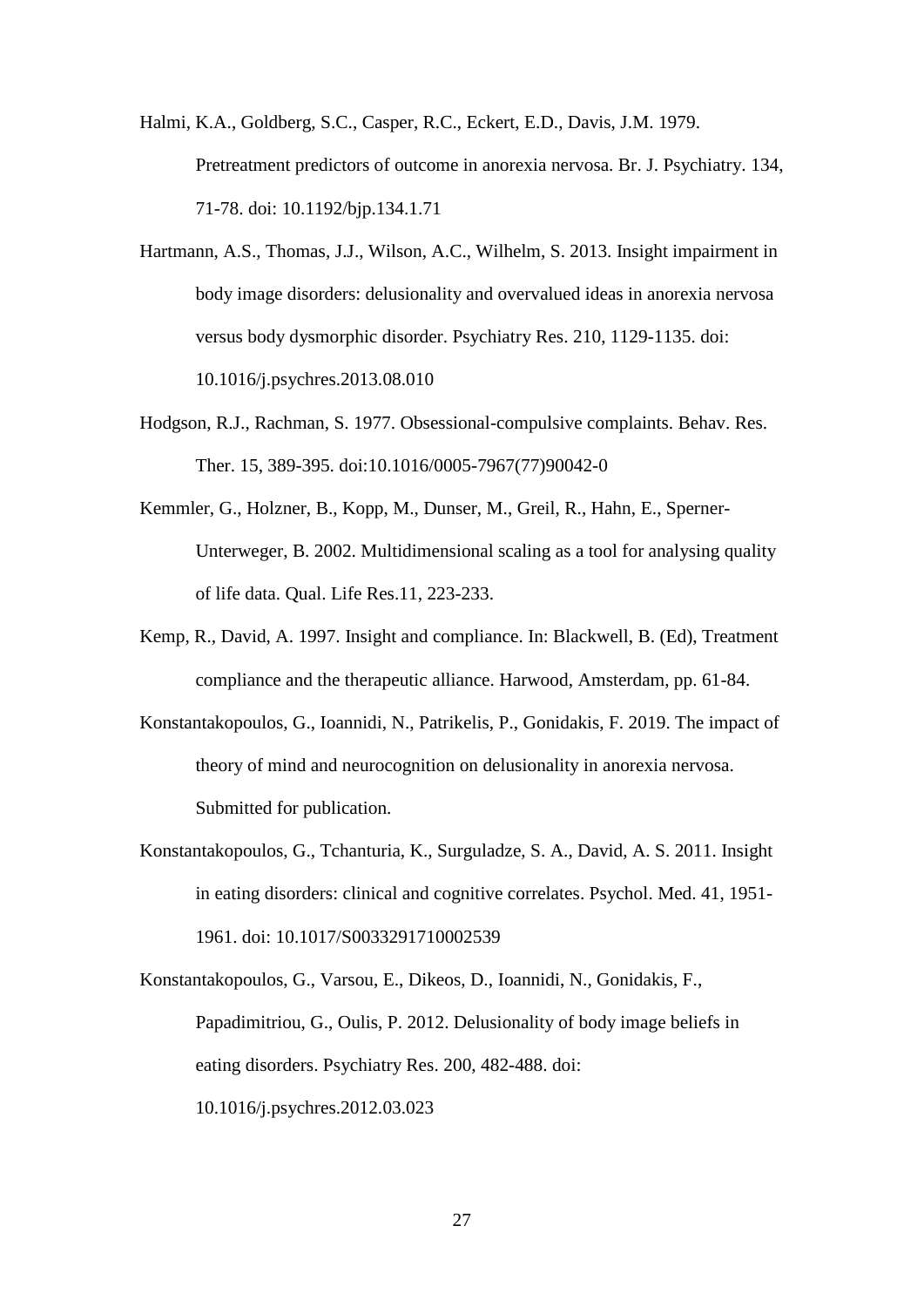Konstantakopoulos, G., Ploumpidis, D., Oulis, P., Soumani. A., Nikitopoulou, S., Pappa, K., et al. 2013. Is insight in schizophrenia multidimensional? Internal structure and associations of the Greek version of the Schedule for the Assessment of Insight-Expanded. Psychiatry Res. 209, 346-352. doi: 10.1016/j.psychres.2013.02.016

Kruskal, J. P., Wish, M. 1978. Multidimensional scaling. Sage, Newbury Park, CA.

McKenna, G., Fox, J.R., Haddock, G. 2014. Investigating the 'jumping to conclusions' bias in people with anorexia nervosa. Eur. Eat. Disord. Rev. 22, 352-359. doi: 10.1002/erv.2310

Michopoulos, I., Douzenis, A., Kalkavoura, C., Christodoulou, C., Michalopoulou, P., Kalemi, G., et al. 2008. Hospital anxiety and depression scale (HADS): Validation in a Greek general hospital sample. Ann. Gen. Psychiatry 7, 1–5. doi: 10.1186/1744-859X-7-4.

- Morgan, H.G., Russell, G.F.M. 1975. Value of family background and clinical features as predictors of long-term outcome in anorexia nervosa: four-year follow-up study of 41 patients. Psychol. Med. 5, 355-371. doi: 10.1017/s0033291700056981
- Mountjoy, R.L., Farhall, J.F., Rossell, S.L. 2014. A phenomenological investigation of overvalued ideas and delusions in clinical and subclinical anorexia nervosa. Psychiatry Res. 220, 507-512. doi: 10.1016/j.psychres.2014.07.073
- Murri M.B., Respino, M., Innamorati, M., Cervetti, A., Calcagno, P., Pompili, M., et al. 2015. Is good insight associated with depression among patients with schizophrenia? Systematic review and meta-analysis. Schizophr. Res. 162, 234-247. doi: 10.1016/j.schres.2015.01.003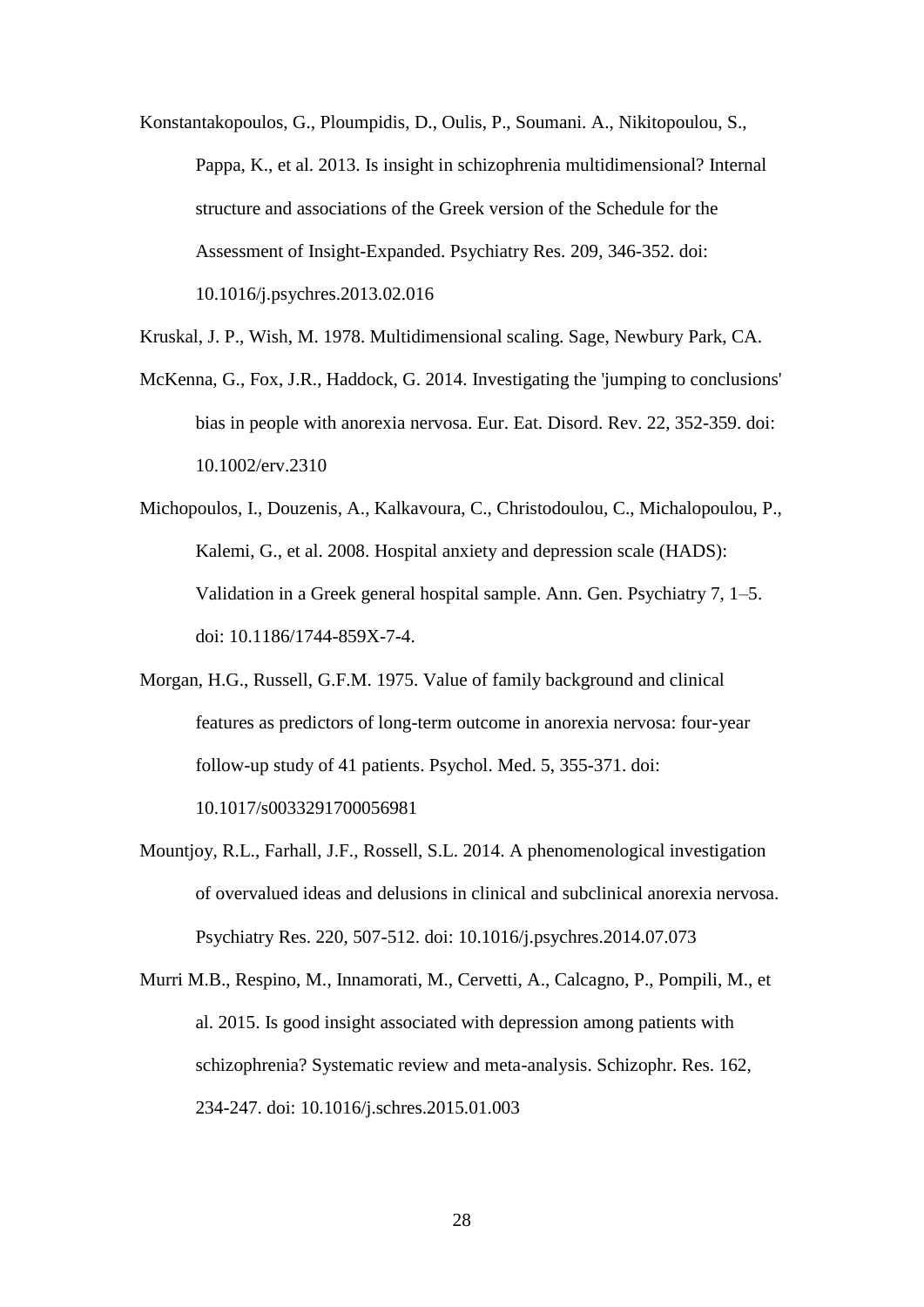- Newton, T., Butler, N., Slade, P. 1988. Denial of symptoms and self-report in eating disorders. British Review of Bulimia and Anorexia Nervosa 2, 55-59.
- Olaya, B., Marsà, F., Ochoa, S., Balanzá-Martínez, V., Barbeito, S., García-Portilla, M.P., et al. 2012. Development of the insight scale for affective disorders (ISAD): modification from the scale to assess unawareness of mental disorder. J. Affect. Disord. 142, 65-71. doi: 10.1016/j.jad.2012.03.041
- Palermou, B., Efstathiou, G., Kalantzi–Azizi. A. 2009. The responsibility schema in obsessive compulsive checking and washing. Psychiatriki 20, 239-244.
- Pliatskidou, S., Samakouri, M., Kalamara, E., Papageorgiou, E., Koutrouvi, K., Goulemtzakis, C., et al. 2015. Validity of the Greek Eating Disorder Examination Questionnaire 6.0 (EDE-Q-6.0) among Greek adolescents. Psychiatriki 26, 204-216.
- Saccomani, L., Savoini, M., Cirrincione, M., Vercellino, F., Ravera, G. 1998. Longterm outcome of children and adolescents with anorexia nervosa: study of comorbidity. J. Psychosom. Res. 44, 565-571. doi: 10.1016/s0022- 3999(97)00210-9
- Schoen, E.G., Lee, S., Skow, C., Greenberg, S.T., Bell, A.S., Wiese, J.E., Martens, J.K. 2012. A retrospective look at the internal help-seeking process in young women with eating disorders. Eat. Disord. 20,14-30. doi: 10.1080/10640266.2012.635560
- Schmidt, U., Treasure, J. 2006. Anorexia nervosa: valued and visible. A cognitiveinterpersonal maintenance model and its implications for research and practice. Br. J. Clin. Psychol. 45, 343-366. doi: 10.1348/014466505X53902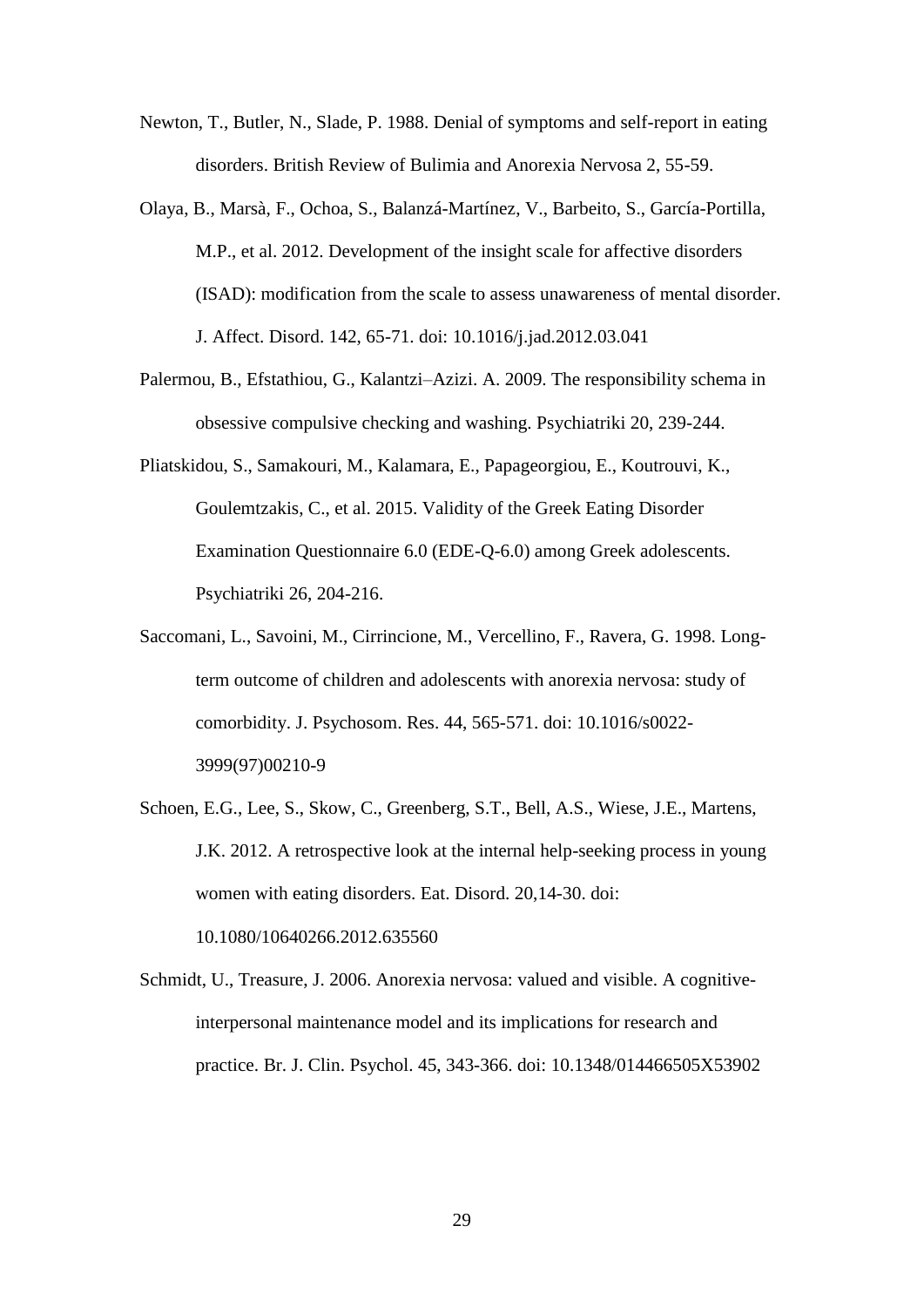- Serpell, L., Treasure, J., Teasdale, J., Sullivan, V. 1999. Anorexia nervosa: friend or foe? Int. J. Eat. Disord. 25, 177-186. doi: 10.1002/(sici)1098- 108x(199903)25:2<177::aid-eat7>3.0.co;2-d
- Steinglass, J., Eisen, J., Attia, E., Mayer, L., Walsh, B. 2007. Is anorexia nervosa a delusional disorder? An assessment of eating beliefs in anorexia nervosa. J. Psychiatr. Pract. 13, 65-71. doi: 10.1097/01.pra.0000265762.79753.88
- Steinhausen, H.C. 1986. Attitudinal dimensions in adolescent anorexic patients: an analysis of the Goldberg Anorectic Attitude Scale. J. Psychiatr. Res. 20, 83- 87. doi: 10.1016/0022-3956(86)90026-9
- Sturman, E.D., Sproule, B.A. 2003. Toward the development of a Mood Disorders Insight Scale: modification of Birchwood's Psychosis Insight Scale. J. Affect. Disord. 77, 21-30. doi: 10.1016/s0165-0327(02)00102-7
- Sunday, S.R., Halmi, K.A., Einhorn, A. 1995. The Yale-Brown-Cornell Eating Disorder Scale: a new scale to assess eating disorder symptomatology. Int. J. Eat. Disord. 18, 237-245. doi:10.1002/1098-108X(199511)18:3<237::AID-EAT2260180305>3.0.CO;2-1
- Vanderdeycken, W., Vanderlinden, J. 1983. Denial of illness and the use of selfreporting measures in anorexia nervosa patients. Int. J. Eat. Disord. 2, 101- 107. doi: 10.1002/1098-108X(198322)2:4<101::AID-EAT2260020417>3.0.CO;2-U
- Viglione, V., Muratori, F., Maestro, S., Brunori, E., Picchi, L. 2006. Denial of symptoms and psychopathology in adolescent anorexia nervosa. Psychopathology 39, 255-260. doi: 10.1159/000094723